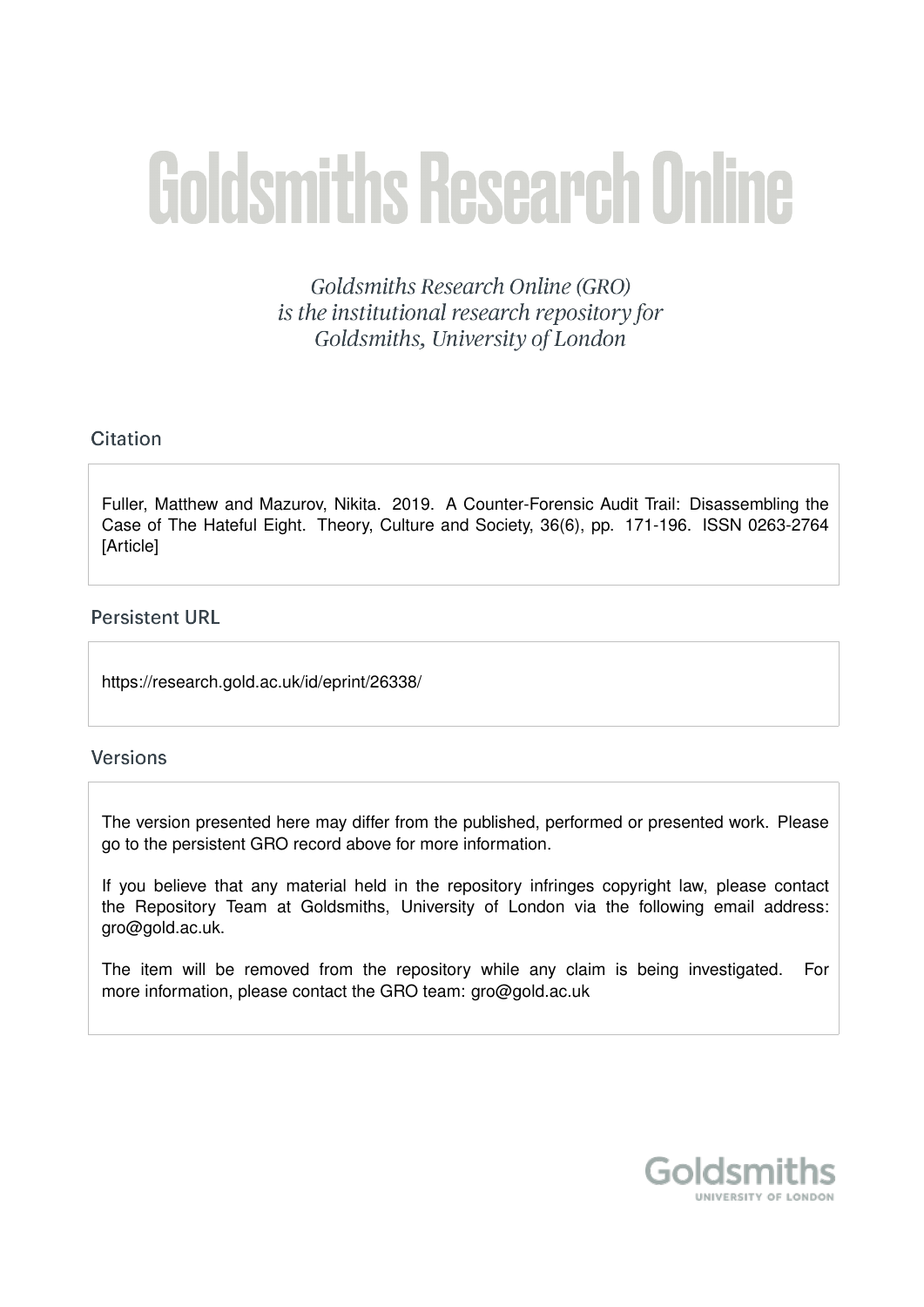#### **A Counter-Forensic Audit Trail: Disassembling the Case of** *The H8ful (CM)8*

# Matthew Fuller & Nikita Mazurov

It's always good to start with a scandal, and all the better if it is one that consists of celebrity outrage, appropriation of goods, and some slippery file-transfers. In the middle of such a scandal is where this article ends up, but it is also one that aims to trace some of the conjunctures that form it and by which it plays out. In order to do so we draw on resources in recent research that uses forensics as both a set of techniques, and as a complex of approaches and attunements in novel ways. We argue that this conjuncture allows for an understanding of the posthumanities as inviting a deepened relation between the enquiries into meaning and of power characteristic of the humanities, and the imaginary and composition of the technical, a form of culture often reduced to being the implementation of scientific knowledge. Technology however has numerous complexes and possibilities of its own. This multiple quality is of special interest at a time when digital technologies are recognised for their articulation and amplification of cultural and social forces.

The particular "object lesson" presented here is the leak of a "screener" file of the 2015 film *The Hateful Eight* by Quentin Tarantino. A watermarked copy of the film intended for predistribution circulation to film-award judges was leaked prior to the film's general release and became a highly popular download. The case, and a subsequent tranche of files leaked from Sony, create the opportunity to map a micropolitics of leaks, and of the forensic and counterforensic moves being made within and around such files. The volume and variety of the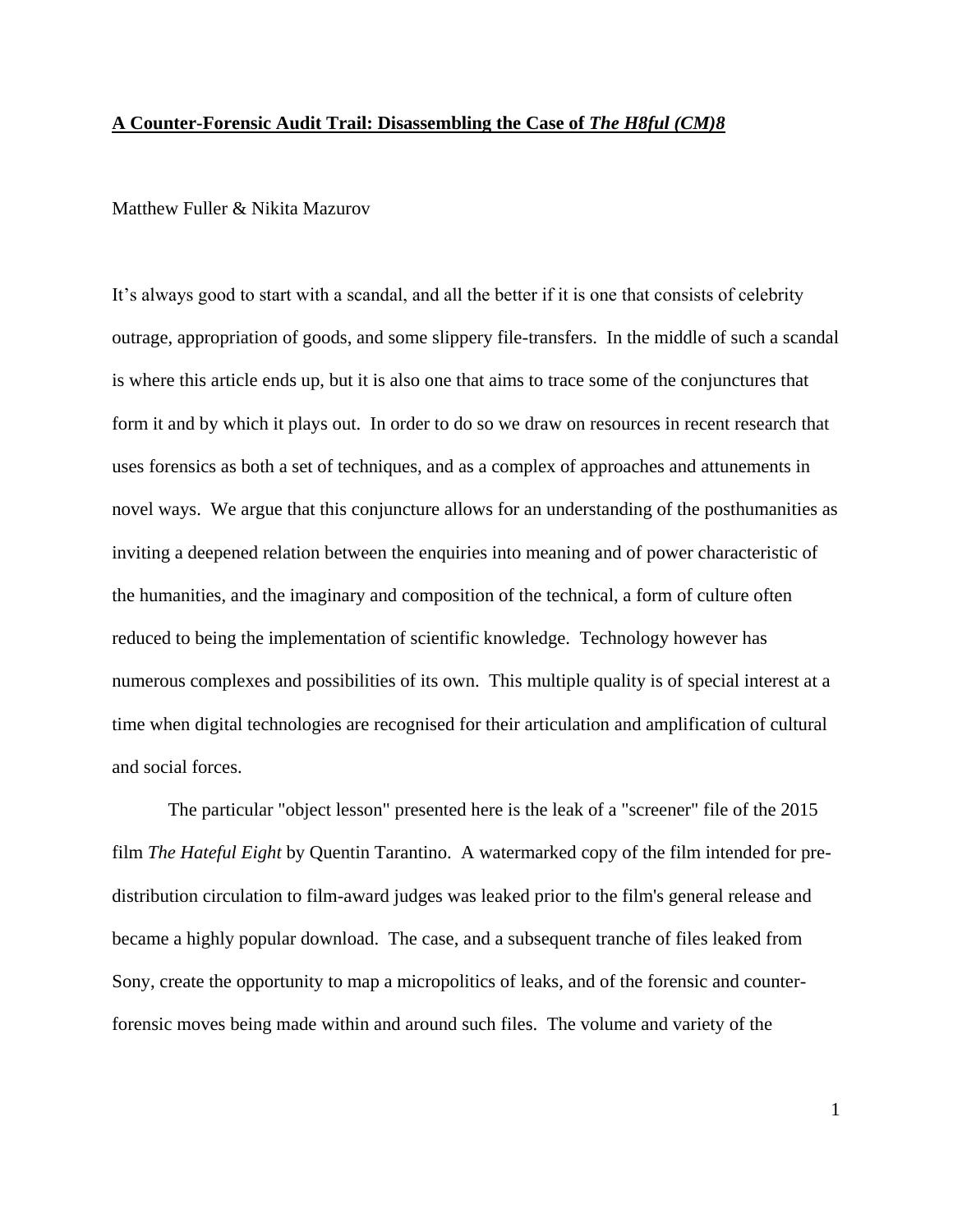information available on this case make it an opportune point of investigation. This article develops an approach that, by working through technical details and the structures and techniques of control they point towards and entail.

One of the consequences of such an approach is what, to some, may seem like an overattentiveness to such detail. An argument often made in areas such as Software Studies, proposes the close reading of technical objects as one necessary means of understanding digital culture. The attentiveness is an attempt to recognise how what may commonly pass below the threshold of critical interpretation may be consequential. The past few years' sequence of revelations from figures such as Edward Snowden, and around Facebook and other systems, only confirm this. We therefore beg the readers' indulgence --and attentiveness -- during some of the passages in this text that may read with a certain dryness as we examine various technical and legal documents, and the video files themselves. We want to suggest here that such approaches may contribute to a wider way in which the Posthumanities address and work through the technical as a key site of contemporary culture. Such attentiveness to small-scale material differences also characterises work in contemporary versions of forensics, to which we now turn.

#### **Forensics and Counter-Forensics**

Cultural materialism is being contributed to by what Eyal Weizman (2014) suggests is an increasing attention to forensics, a way in which the history and handling of an artefact or event can be approached through assaying it as a set of material and medial traces, and in which the differences between matter and media become moot, as matter more broadly becomes seen through the forensic imagination - as a storage and inscription device for events such as chemical

 $\mathcal{L}$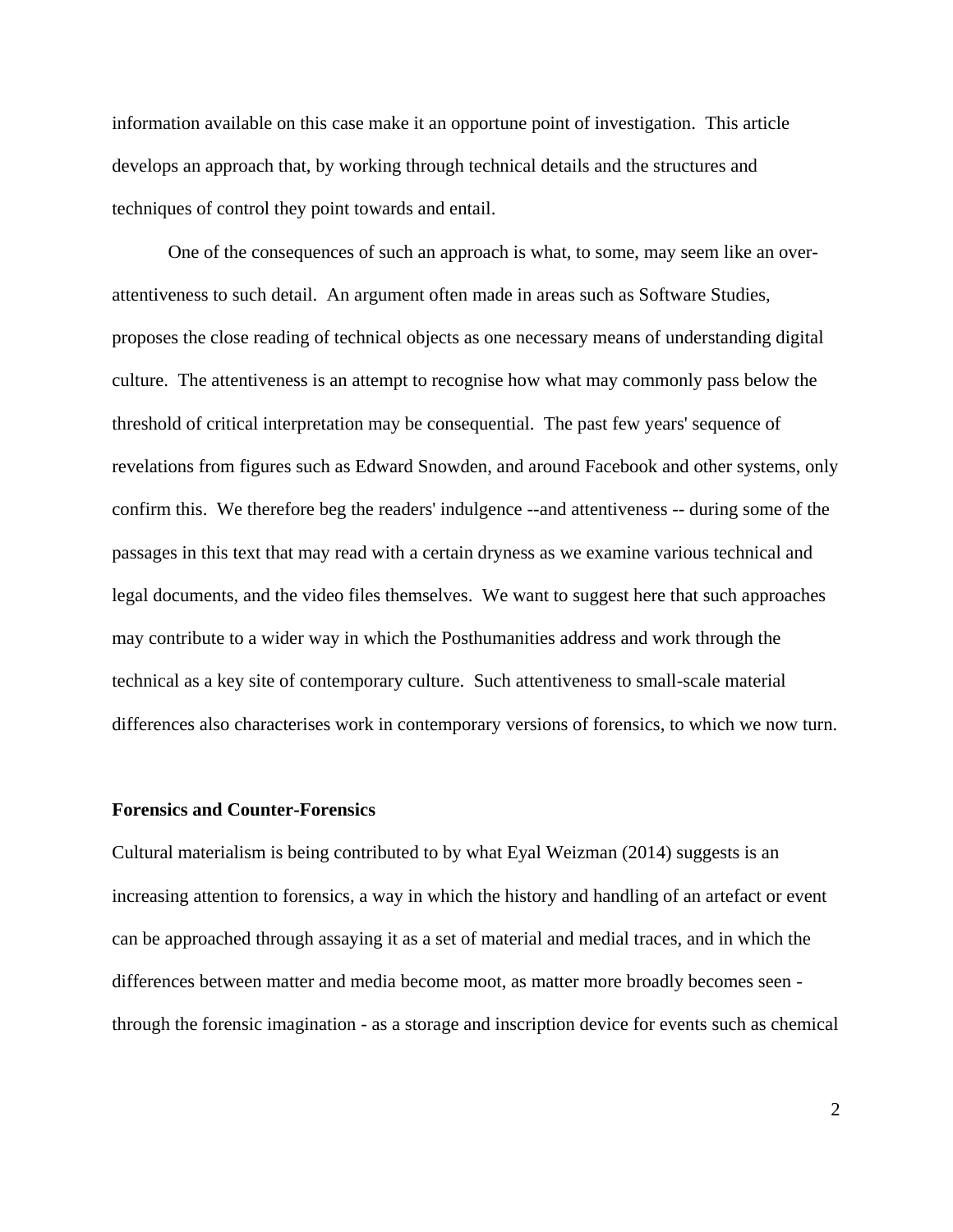leaks, missile impacts, the residue of human bodies. Weizman proposes a post-architectural practice that firstly sees buildings and settlements as sites of inscription. Such projects aim to open up the question of what constitutes the forensic, returning it to the notion of the forum through gathering publics around bodies of evidence. In this rendering, forensics involves the establishment of documents that operate as forums and intervene into decision-making systems such as those of the law.

In order to make such an opening however, it needs to operate at other determining scales. A collection of photographs may be analysed according to what they depict, but also as form of measuring device that can be calibrated via an analysis of the microscopic effects of media. For instance, using the scale of a pixel at a certain resolution, at a certain distance from the source of light, to provide an unit of measurement. Such measurement can then be triangulated to the size of a certain object, for instance the dust-cloud following an explosion. (Schuppli, forthcoming). Here, there is a concurrence with an earlier proposal from literary theorist Matthew Kirschenbaum that the "forensic imagination" is activated whenever "process collapses into product" (2008: 253) and where "storage, inscription and instrumentation" (2008: 254) afford capacities for the elicitation of a certain kind of trace. Such traces have a particular double quality. We can call them - following the Dutch word - "spoor", a term that is appropriate in the sense of meaning both waste or superfluous material, and (train) tracks.

Spoors' efficacy in forensics is because of the additional meaning or information that they provide that is more than that for which they are designed. As tracks, they are both traces in the sense familiar from deconstruction and the work of interpretation, but they are also tracks – technical entities that keep things running along fixed, programmable, lines. The spoors traced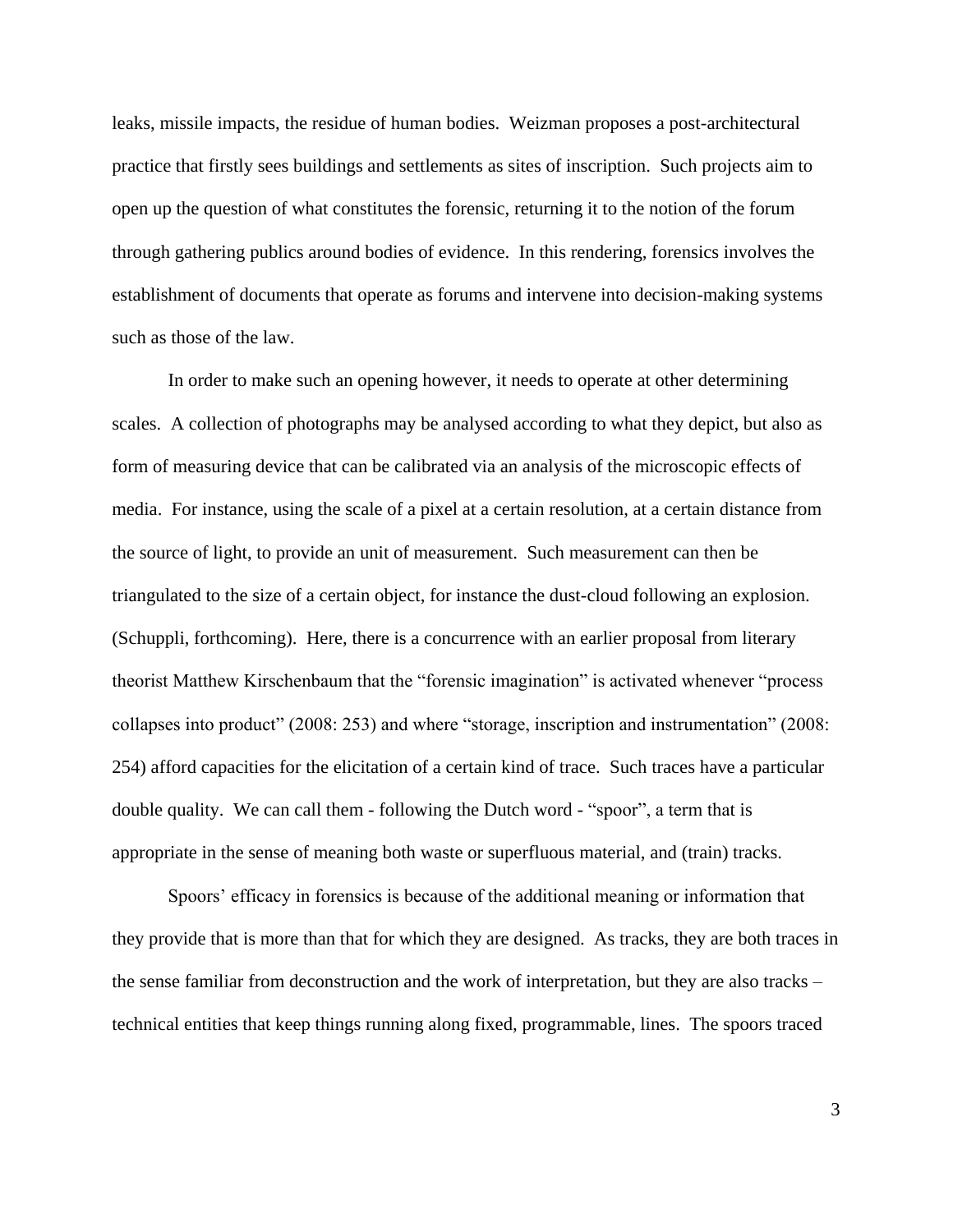in classical forensics call upon objects as witnesses. Bones become recording devices for the presence of poisons or bullets, but may also be notable for their placement or displacement. Things act as witnesses by being acted on, and acted in. Such "material witnessing", as Susan Schuppli calls it, elaborates a subtle relation to what has accreted as the past by working through how substances act as condensed spoors of social, ecological and chemical events and processes. Forensics is thus concerned with the movements between the patterns of presence or absence of certain deformations and the capacities for arranging detectability of such patterns and deformations. Tracking the logics of their interactions provide a means for ascertaining the event that they endow with being and as part of which they manifest. Counter-forensics, we will suggest below, is concerned both with this, and with the means of interfering with the question of detectability. It moves between the two aspects of the spoor, as trace and as track, figuring out how for different subject positions, for different systems, the one might act as the other in a concatenation of interpretation and formation.

Does forensics in this mode deal in proofs or in evidence as forms of spoor? By making the question of producing the forum and of testing the nature of the forum at its core it does not abjure, but rather tends to lay to one side, the question of proof. In working to develop and elicit evidence it recognises that any forensic interpretation and significance is part of a wider set, that of epistemic systems, such as law, media, human rights, various forms of politics, by means of which, and by virtue of the procedures proper to them, it may in turn gain the status of proof. The question of what constitutes a proof is in turn subject to a range of variable and mobile regimes, which include law, but also automated systems that monitor, filter and inspect the circulation of data. The doubled nature of the spoor, that it is both track and trace characterise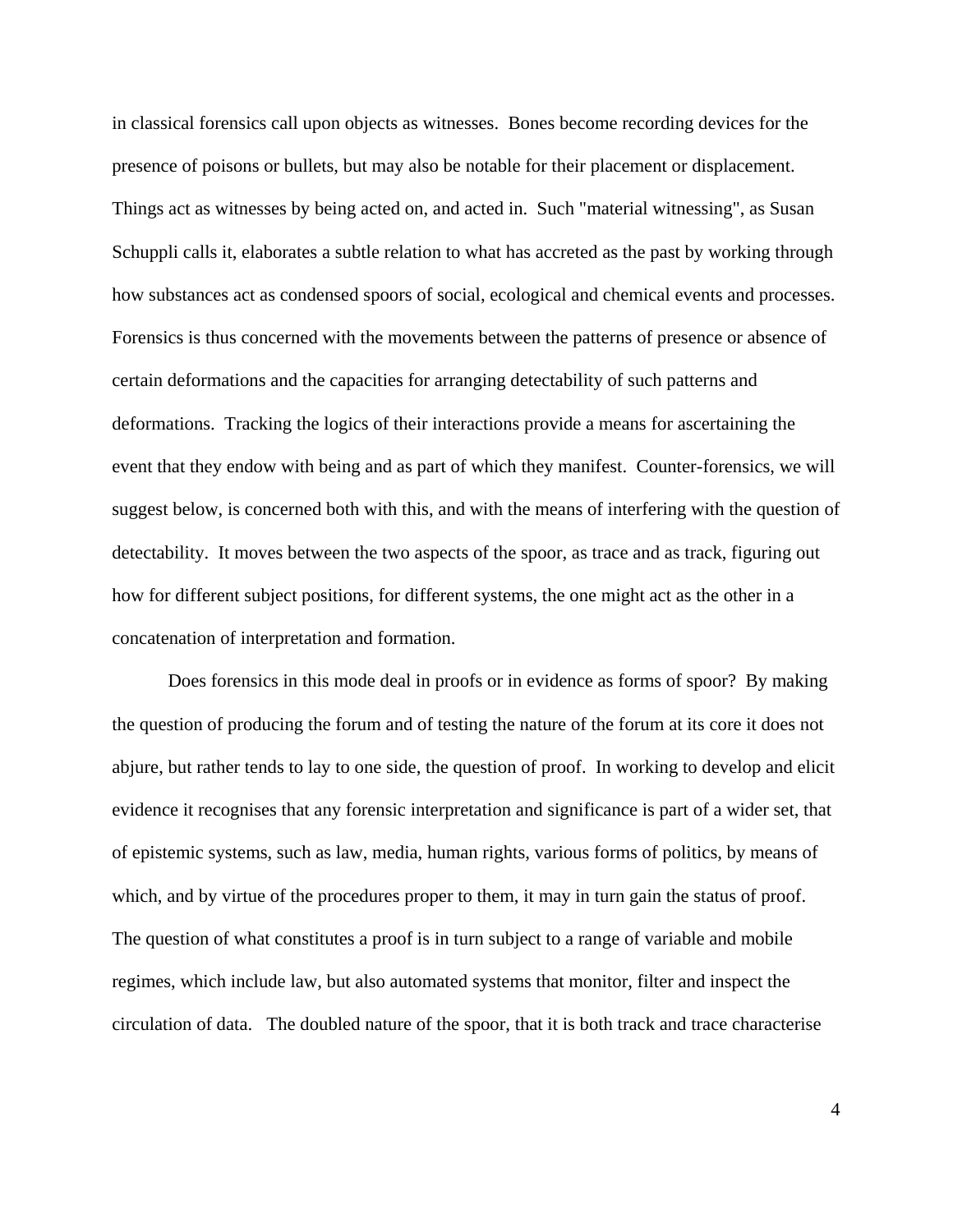much of computational media systems. Forensics and counter-forensics in such systems concern us here.

The question of the capacity to arrange detectability is fundamental to the forensic domain. In such a context, the evidential function of technologies explicitly designed to bear witness is of particular significance. In this article we show that the proliferation of forensics includes the development of forms of technology that pre-structure objects in order to make them more susceptible to tracing. The challenge for the design of systems and the interfaces between complexes of systems for eliciting or producing spoors, arranging detectability and controlling the registration of an entity or a trace, and the means for assigning the actuality, probability, or likelihood of a trace-bearing relation between things and processes is one of making such traces operate in a self-authenticating way; one that speaks of their own veridiction. In Keenan and Weizman's (2012) account of the forensic analysis of the skull of Mengele, such a challenge was arrived at through what might be called a rhetoric of the thing, in which the bones are called upon to speak by the theatrical means proper to a court of law. In digital conditions, such a rhetoric can be analysed in part by the *exigencies* of software and of data<sup>i</sup> . Such conditions in turn are worked on and worked into by the operations of counter-forensics.

Counter-forensics is of two kinds. Firstly, it include measures to mitigate against the possibility of being traced. Counter-forensics thus generates sets of side-steps and moves that obscure, render unanswerable and prepare materials and processes for interrogation in advance. There is a resonance here with the mode of "black transparency" formulated by the design group Metahaven (2016) in their work on and for Wikileaks, where mechanisms for the achievement of a form of transparency are established by means of encryption and attention to the security that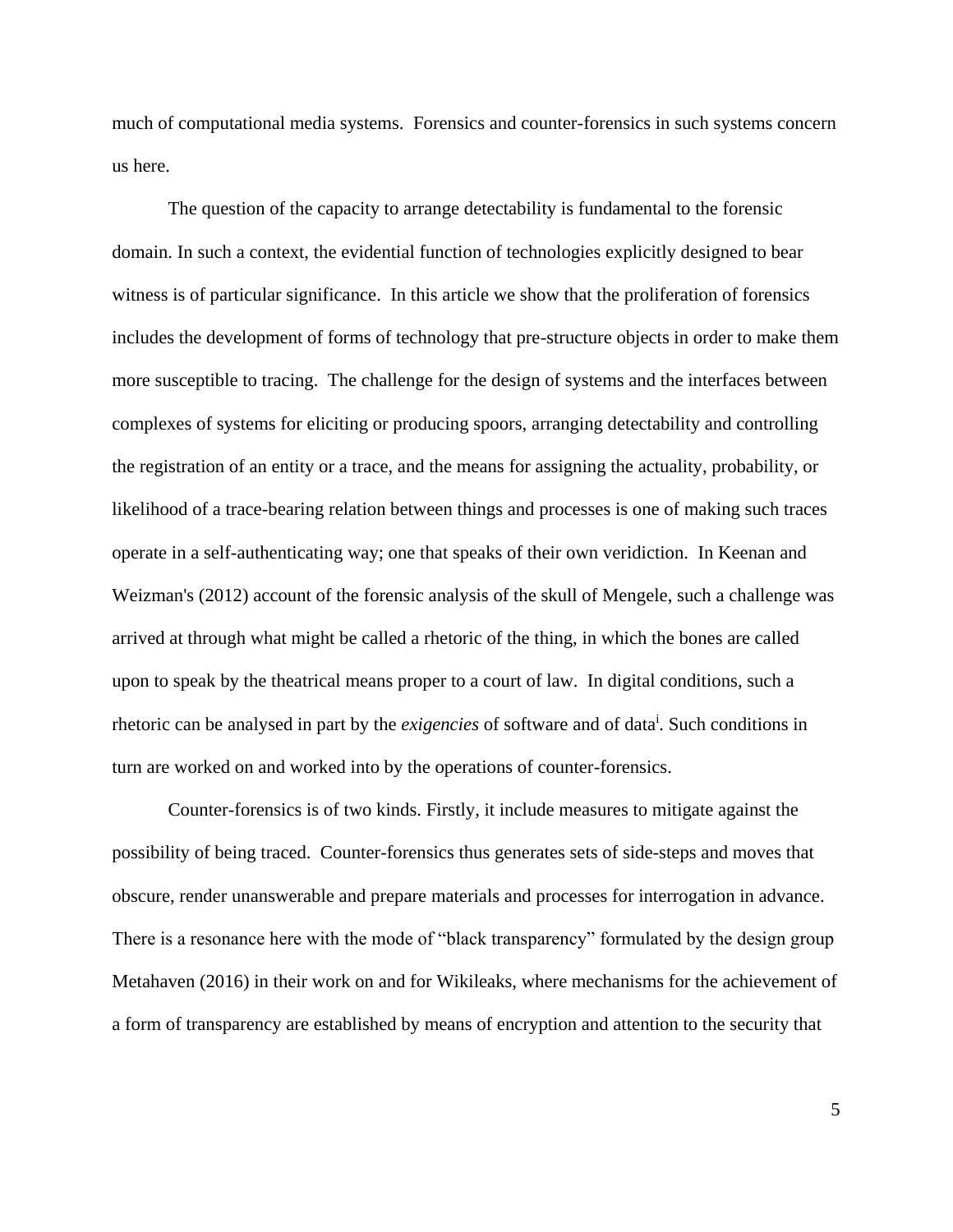in turn may be mobilised in attempts to *speak leaks to power*. Secondly, counter-forensics also includes techniques for the tracing of a process of tracing as it occurs, or after the fact. It is an art of recognising the composition of systems, artefacts and processes in relation to their ability to exact the toll or tribute of the spoor from things that pass through them.

#### **Method**

In this article we will draw on counter-forensics with an aim to improve aspects of its practice. We examine a recent high-profile case of a leaked video file to map the forensic operations that are both embedded in the file and that operate on it once it is found to be in illicit circulation. We also map the way that forensic techniques concatenate out from the file and from their implementation as preventative and deterrent measures that are built into and arrayed around cultural objects. In order to trace these processes we examine: the video file itself, publically available leaked documents from a number of companies involved in the case, news coverage of the video leak, legal documents, patent documents and corporate brochures advertising forensic techniques and services.

"Following the object" is a method developed in social science, through the work of investigators such as Kopytoff (1986: 64-91) and Lash and Lury (2007), who trace the social force fields that an object bears traces of and that it may transform. As objects designed to act as witnesses to their own misappropriation, the particular materials and techniques that we follow here are unusual in that they are configured to allow for particularly precise kinds of following to occur. That precise following however is not a matter of formulating a public or bringing a forum into being, rather it is a means of closing down dissemination channels for digital media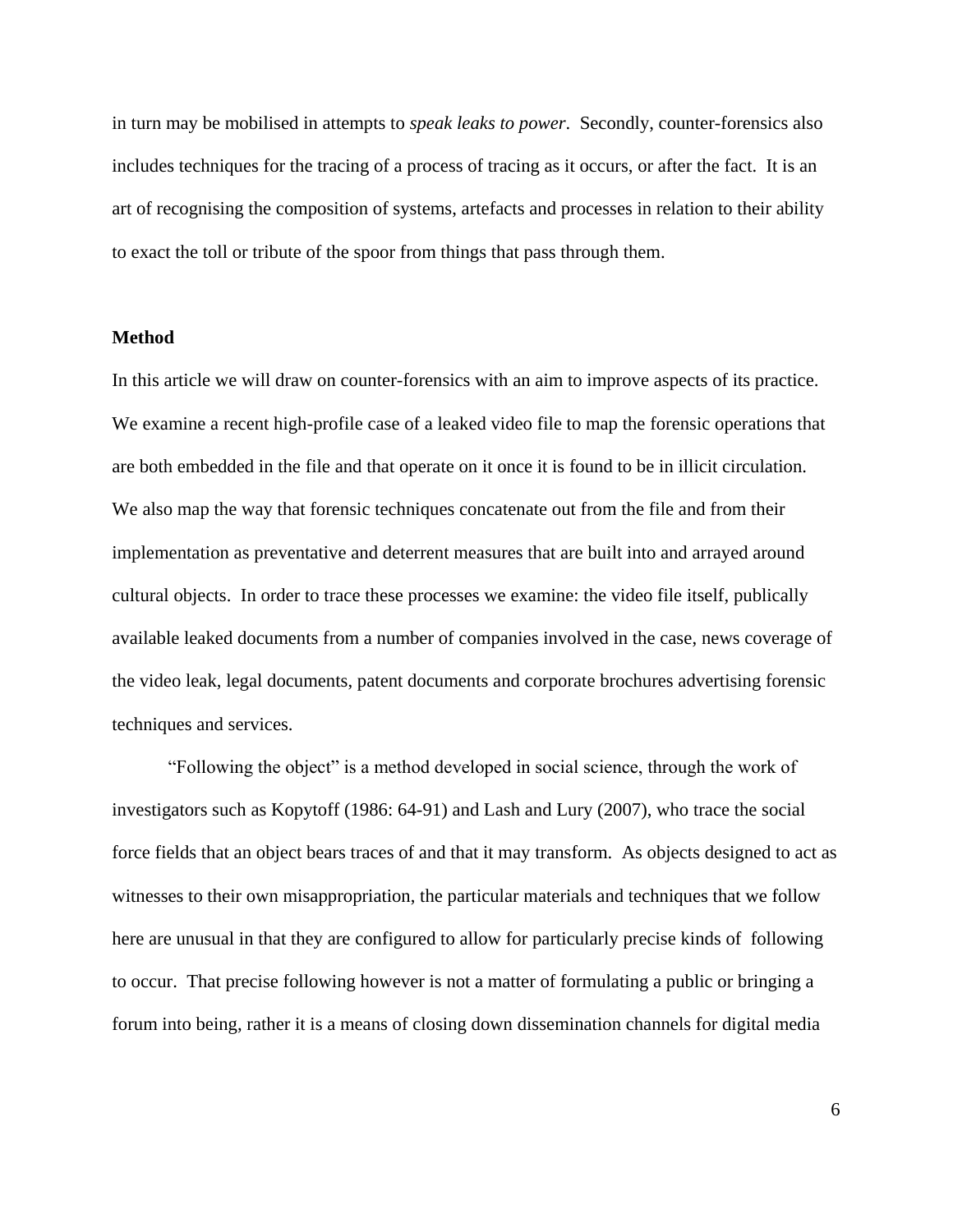objects and an attempt at providing inbuilt means to trace the movement of data outside of permitted channels. Indeed, the forensic techniques we will discuss are specifically invented to be sold as measures against what Ravi Sundaram (2015) has called the "circulation engine" of contemporary digital media. This circulation engine is an "unanticipated media ecology" (Sundaram, 2015) in which the spread and storage of official and unofficial documents, files, recordings and other media outstrips the means to both control and to understand it. The objects we study in this article are part and parcel of such a condition. These objects, and the technologies that intervene in them are products of a double movement. On the one hand they exist through digital circulation, on the other, they aim to trace and make difficult, if not impossible, any such circulation, and to render the *post-facto* punishment for involvement in circulation more likely or seem to be so.

In this condition, what we see is that the object is also implicated in sets of anticipated reactions to it and preparations for it. Forensics, as a means of tracing and controlling the movement of digital objects, also enters into them: in visual marks, sound features, timestamps and metadata that may or may not be hidden from the user. Forensic ordering has moved into the very presentation surface of a video file. It also becomes manifest in a set of techniques, regulations and documents, in addition to legal processes and social structures, that are each responsive to certain aspects of the task of forensic control. In the work presented here, we make use of grey media such as forensic manuals, patent applications, company marketing materials, court documents, and trade journals. Grey media are the soul of culture in the contemporary moment, and provide substantial guidance in how to navigate the torsions of the forensic (Fuller and Goffey, 2013). Here, counter-forensics may also operate as a direct critical practice, tracing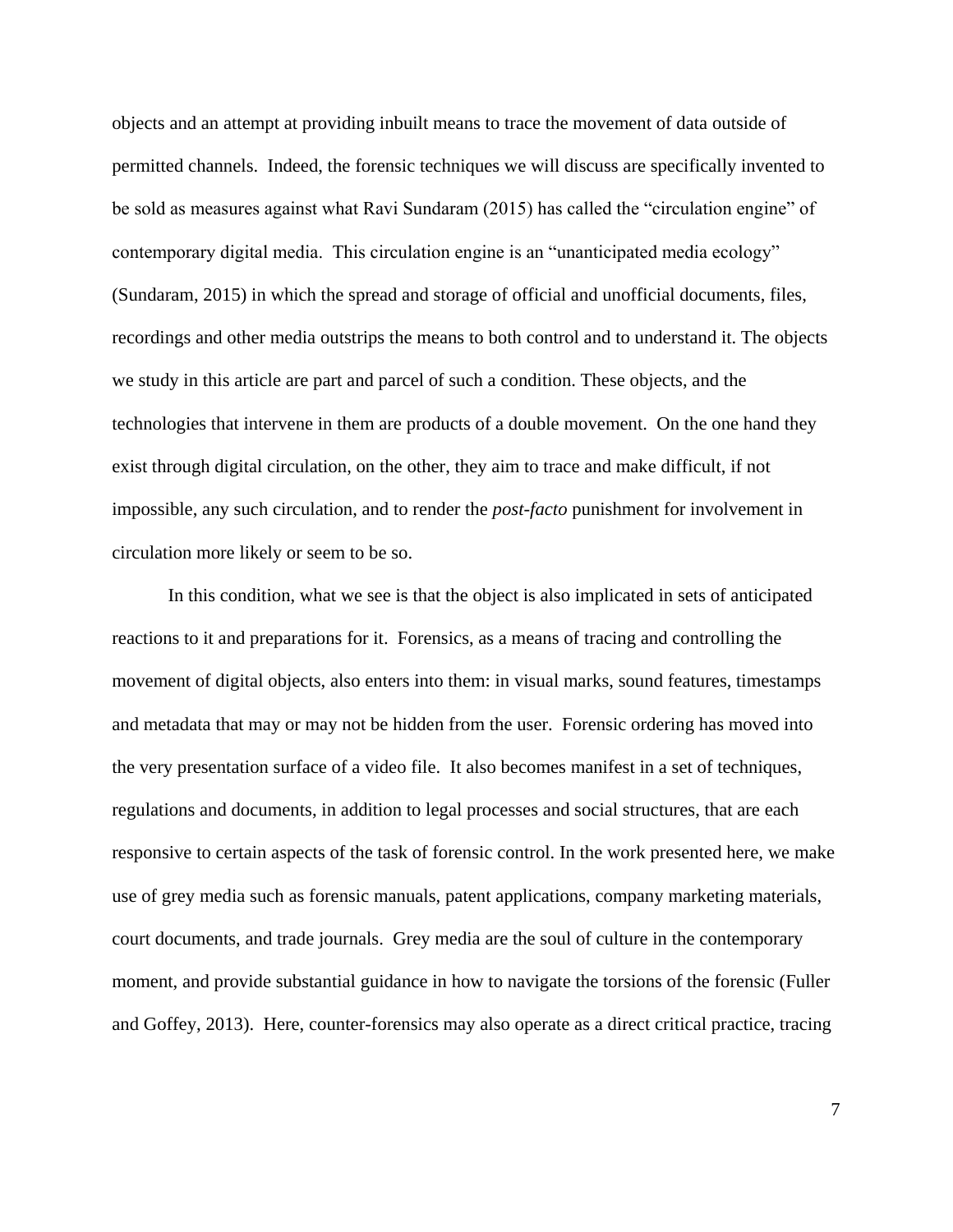both how the statements that act as a forensic argument or component of an argument may come to be made and how eliciting the spoors that they leave in the entities that come under their control may also come to be contested.

#### **Posthumanities and the technical**

The emphasis on the forensic contributes to the discussion of the posthumanities in that it exemplifies certain ways in which the operations of the humanities and sciences begin to overlap in terms of their objects of knowledge and the inter-relation amongst the kinds of rigour being employed. This question of communication between kinds of rigour is important, and plays out differentially and generatively in different contexts. In turn it has its own forensic dimension in that it refers to the way in which the means by which an argument or set of proofs are made tends to offer different capacities of resistance to or concurrence with different forms of enquiry attuned to the matching of certain patterns or traces. What it also points to however is that when the location of veridiction or of witnessing moves outside of being simply the property of the knowing subject, and is also found in artefacts, files, timestamping systems, and other things that must be attended to, there is a complex realignment of knowledge and action underway. Such a move is echoed in the development history of computer architectures. Humanist accounts of computing tend to emphasise technology as a means of extending or enhancing what are understood as relatively stable human capacities. These have been important inspirational drivers in the development of technologies such as the Graphic User Interface, the World Wide Web (Berners-Lee, 2000), and Object-Oriented Programming (Fuller and Goffey, 2014). Alongside such accounts however, we can read the history of computing to suggest a way in which humans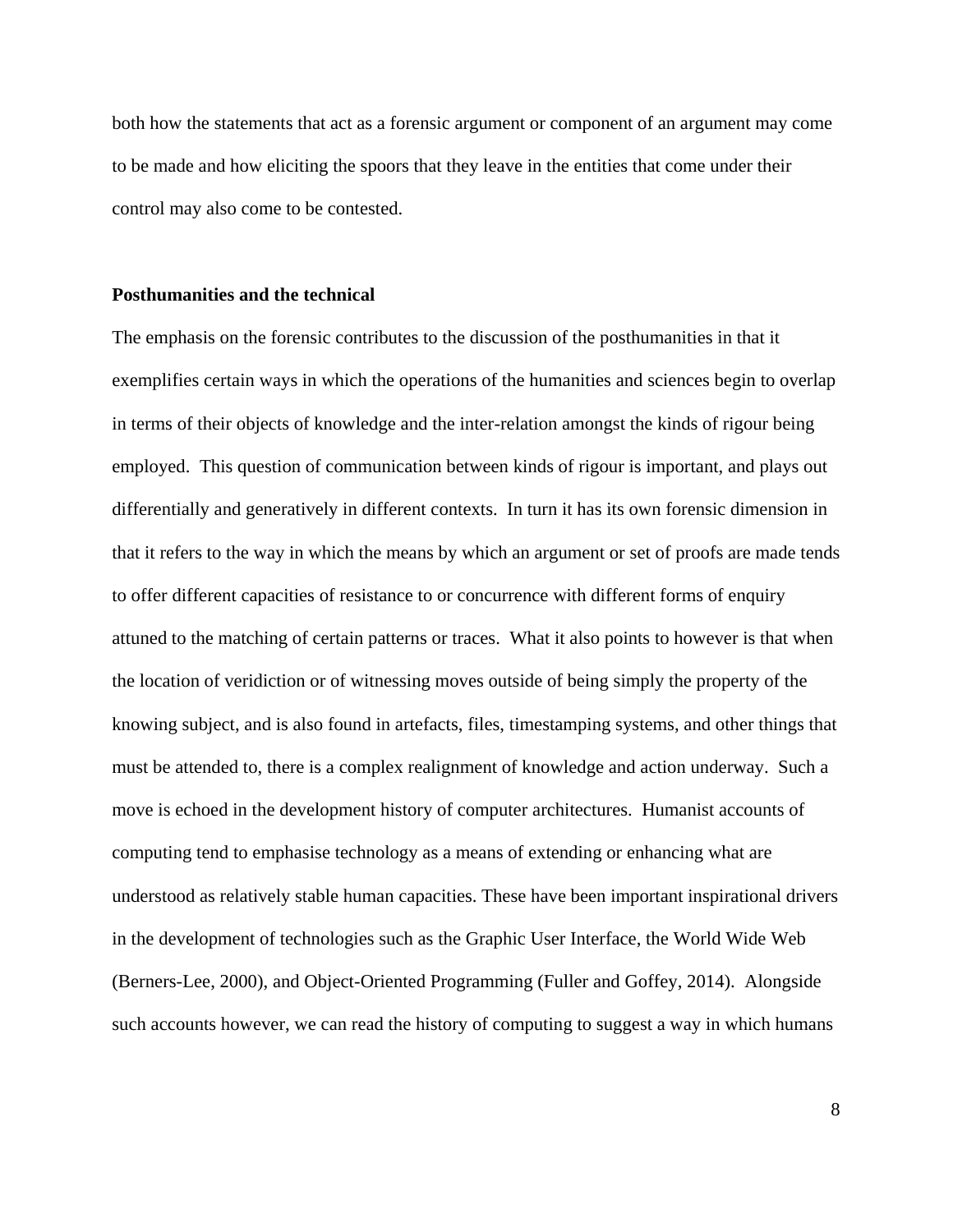increasingly operate as part of informational complexes of which they are an important subcomponent, but by no means the central radiant core.

The forensic imagination, in Kirschenbaum's sense, is also a point where, in order to navigate such a condition, previously *technical* knowledge tends to come to the fore. Not simply as a prerogative of nebbishes tucked away in the backrooms of museums or laboratories, but as constitutive of the kinds of knowledge formation that arise when epistemic environments are significantly technological. The technical becomes an intermediary and mobile scale by which other scales are articulated, traced and composed. Nietzsche's (2015) critique of the Prussian education system condemns its role in producing merely technical underlings of an empire, and in critical theory the critique of the technical as the epitome of instrumental reason is well circulated to the point of being an autonomic response. One emollient for such a condition is the way in which the notion of the technical itself is troubled by the forms of knowledge pouring into and reconstituting forensics as a field. The artists, architects, designers, and video-makers whose work is gathered in the *Forensis* volume (Forensic Architecture 2014) employ aesthetic means as modes of forensic analysis. In these cases, the visual sensitivity and training of art schools becomes the technical regime that elicits witnesses who deliver allusive and precise answers. Much of this arises out of attention to minor modes of media – for instance the way in which the processing of images used as evidence results in their degrading or enhancement, the movement from colour to black & white, cropping, the accretion of metadata, the way in which each image becomes part of a mosaic aesthetic of fragments articulating the passage of events through referral to common points of reference (such as arriving at a time of an event, and of an image, via triangulation of the length of shadows across multiple images) all cases in which the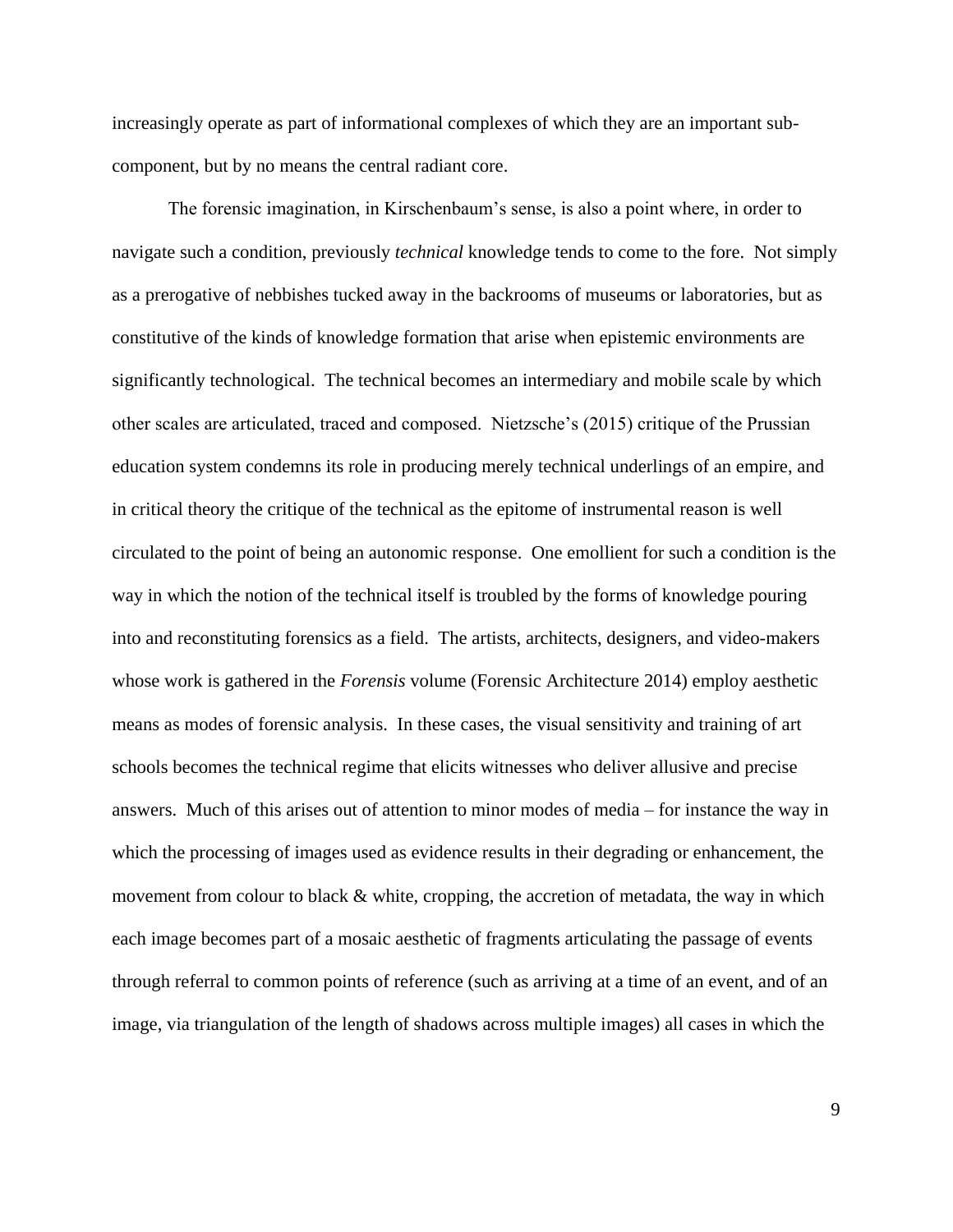detectability of patterns of detectability themselves come to the fore. These tendencies point to a further aspect of the posthumanities' re-articulation of the technical, in that they tend to recognise the ways in which technologies become points of negotiation, or arise as more or less apt consolidations of tensile relations that might also be described in social and cultural terms. In the case of this article, elements that are designed to have unilateral functions in the control of digital artefacts can also be read and manipulated at a tangent to such purposes if sufficient care is paid. In order to show this, we turn to the trace functions of Digital Rights Management.

#### **The Trace Function**

Contemporary forensic techniques in the area of digital media seek to cope with the everincreasing dispersal of cultural bodies of work and the disintegration of the intellectual property regimes that accompany them. Forensic practice calls not merely for the addition of digital fetters such as Digital Rights Management (DRM) techniques into digital objects and systems, but also the introduction of a unique identifier into each copy of an object, so that its source may be identified after a leak has taken place. In other words, that a given object may escape its technically and legally delineated confines is taken into account prior to the object's initial controlled distribution..

DRM constitutes a broad, "effort to impose power through technology" (Benkler, 2016: 25), such as via the imposition of video playback control mechanisms into web standards (Benkler, 2016: 25), to give but one example out of many (see, e.g. Doctorow et al., 2005). Watermarking and DRM can both be said to function as "[v]ideo protection techniques" (Diehl,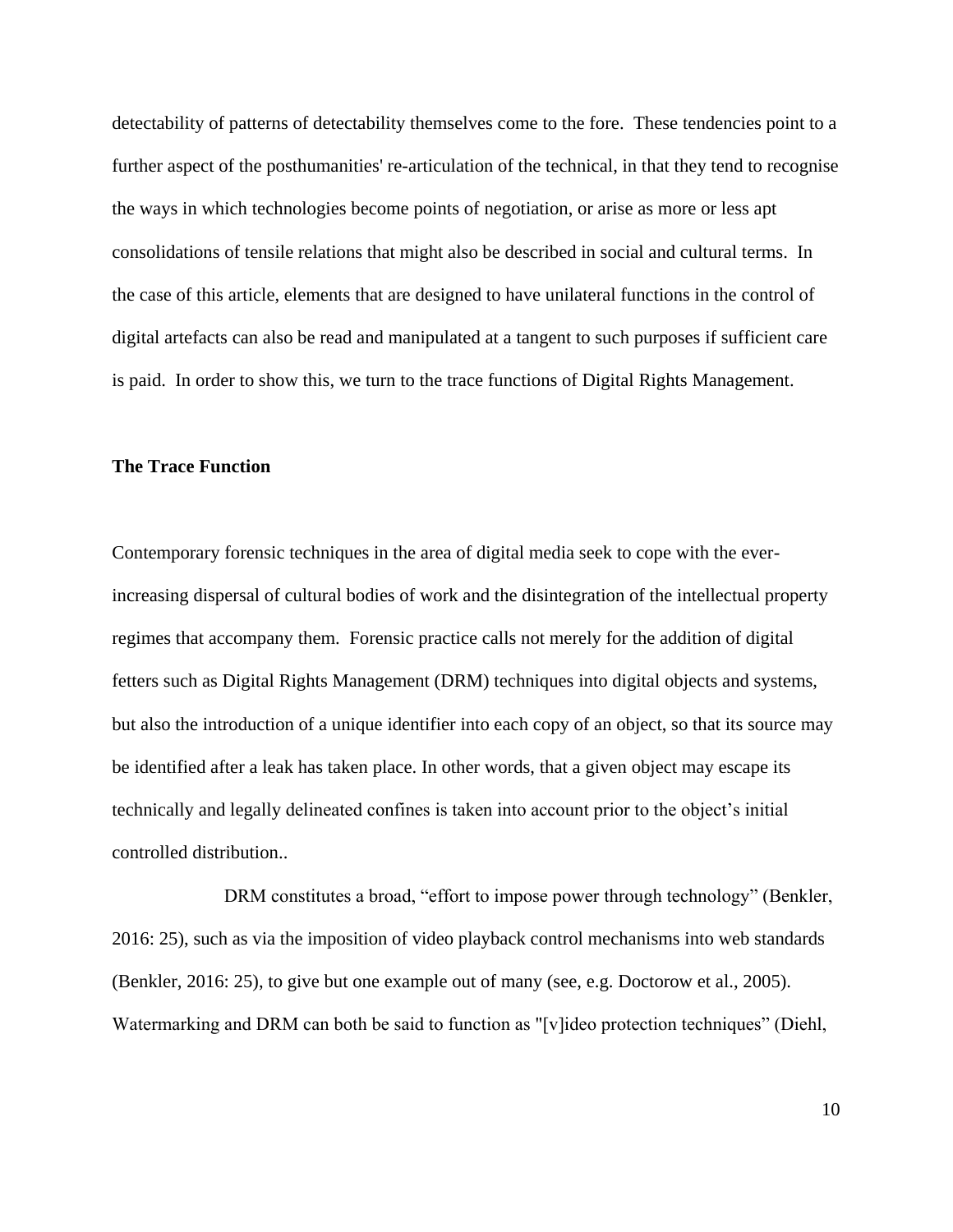2012: 10), which are in turn "technological tools that enforce excludability of information goods, which otherwise would be public goods" (Diehl, 2012: 10). Our focus here will be on a counterforensic unraveling of the forensic deployment of watermarking for purposes of source identification. Techniques such as DRM which aim to technologically block the unauthorized distribution of content are augmented in the contemporary forensic landscape with tactics reminiscent of isotopic tracking<sup>ii</sup> which focus on identifying the source of a leak so as to deter future leaks; namely, the forensic practice now often known as *traitor tracing*.

Notably, early taxonomies of forensic fingerprinting<sup>iii</sup> make no mention of an explicit 'traitor' class, instead only delineating the existence of distributors (who supply the content), users (who are authorized to view the content), and opponents (who make "unauthorized use of objects" (Wagner, 1983: 18)). While it is acknowledged that an object may go astray via a user, no specific designation of this sub-class of user is made. The explicit introduction of the term 'traitor' as a particular kind of user who facilitates the access of unauthorized users to given content appears only years later (Chor, 1994: 257-270).

Traitor tracing techniques embed information such as a serial number, (which may in turn relay additional intelligence such as timestamps, location, and source name) within target content (e.g. a film or an ebook) which would in turn facilitate the ready identification or tracing of the originating source of the content, should it appear in an unauthorized distribution channel. If, for instance, a copy of a television show is found to be uploaded to a file-sharing site, and was not knowingly uploaded by the content controllers themselves<sup>iv</sup>, traitor tracing would allow for the possibility of identifying where that particular copy of the show originated, so that action may be taken against the source. Though traitor tracing mechanisms may differ in the minutiae of their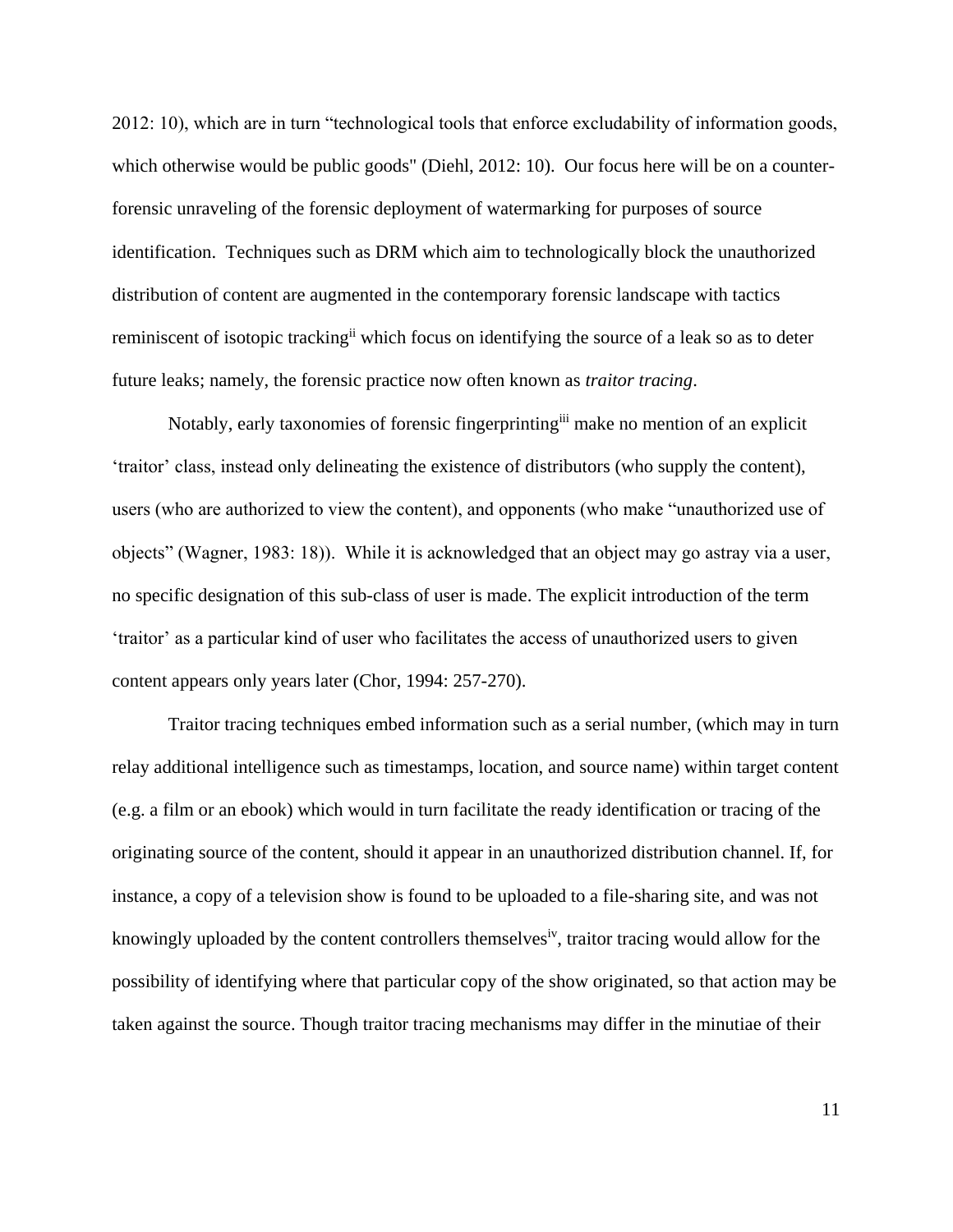operations<sup>v</sup>, the underlying commonality of the forensic trace imperative is its ultimate reliance on a binding function. Not only must a unique identifier such as a serial number be embedded somewhere in the target content, but the identifier must explicitly point to a user. The tag must be bound to a source (Diehl, 2012: 36). Despite the fact that a preponderance of content leaks do apparently originate from industry insiders<sup>vi</sup>, a traitor trace—whilst ultimately leading to an authorized user—may nonetheless not indicate that this particular user is actually responsible or liable for the leak. For instance, a scenario can readily be imagined in which someone slips an internal document out of someone's briefcase: traitor tracing would lead to the owner of the briefcase (and the document), not to the interloper. Thus while forensic investigators are certainly keen to "assure the reliable tracing of true traitors and avoid framing innocents" (Liu et al., 2005: 9), the potential for the underlying fallibility of the process of trace identification must be kept in mind. Binding is thus not a *de facto* assurance of leak identification and neutralization, particularly in scenarios where the traitor is not within the class of authorized users, and further procures copies from a disparate non-static array of authorized sources (e.g. selecting a new briefcase from which to take documents each time).

Traitor tracing is interesting as a cultural technique in that it identifies a particular object, and attaches an implied authorised user to it on the understanding that the user can be traced should an infraction be mapped back onto it. The technique compensates for the ready dissemination of digital objects in computational networks and implies a disposition of cultural and technical objects *towards* their users. Equally, what the analysis of this particular case makes clear is that alongside the tracing of users and files, techniques and processes are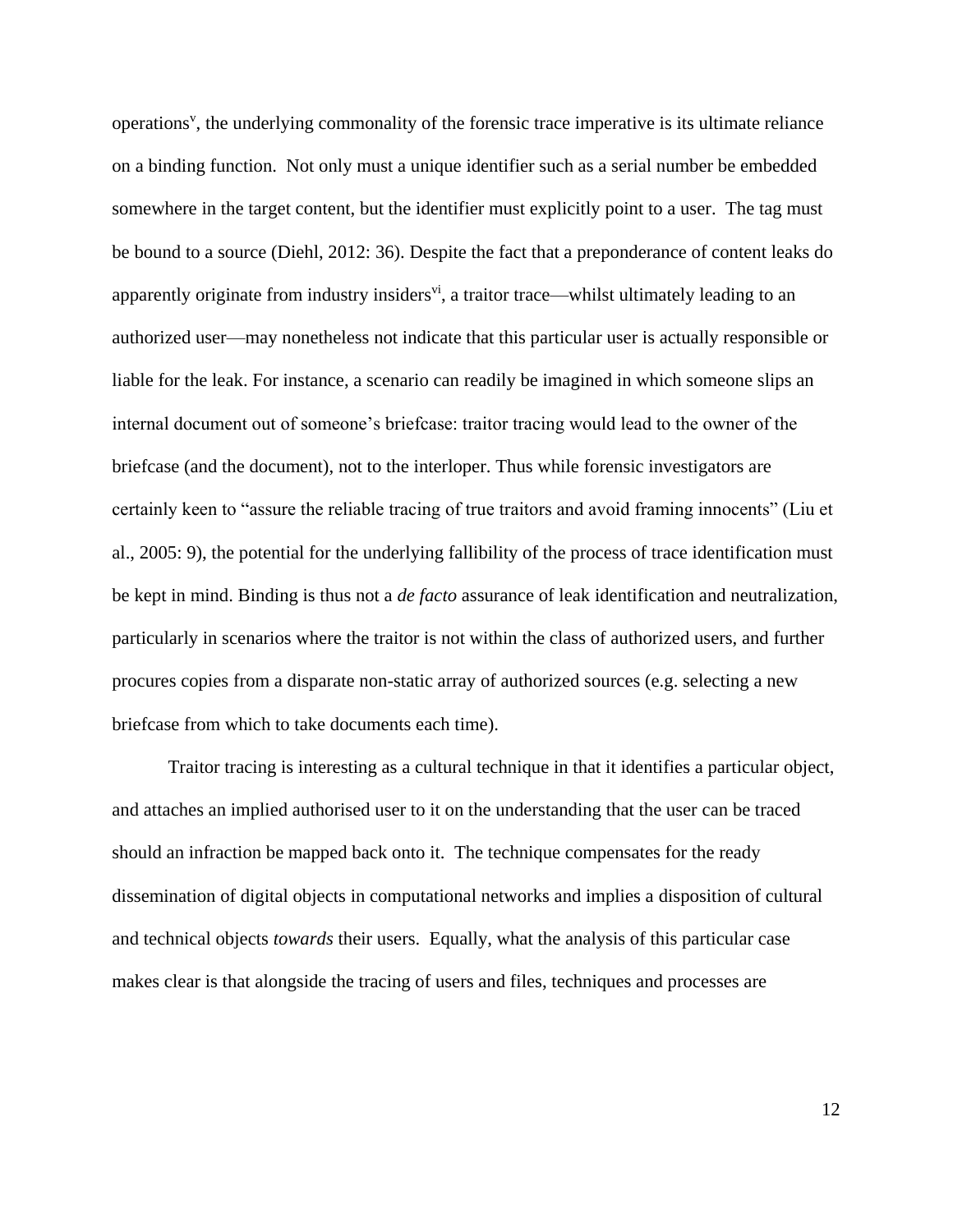themselves subject to related forms of tracking and registration via legal forms of the description of interests and ownership.

#### **The Hateful Eight Screener Leak**

On December 20, 2015, a copy of director Quentin Tarantino's most recent film, *The Hateful Eight* (2015) materialized online. We can call this Event Alpha<sup>vii</sup>. On December 22, 2015, *The Hollywood Reporter* (*THR*) announced in an exclusive<sup>viii</sup> story (Belloni) that sources had informed them that the source of the leak, or at least the originating copy from which the leak was based, had been identified (Event Beta). The traitor had thus seemingly been traced in less than three days of the content being disseminated. We can undertake a case study of the forensic trace function by conducting a counter-forensic audit trail of the two events. This audit trail will attempt to answer the question of how Event Alpha potentially led to Event Beta via an examination of publicly-available source material (e.g. the leaked content and peripheral materials), news reports, legal documents such as court dockets, patents and patent applications, and finally, leaked confidential corporate documents and internal forensic reports.

While there have certainly been prior legal cases explicitly dealing with the traitor tracing of pre-release cinematic content leaks (see, e.g. United States v. Russell Sprague, 2004; Warner Bros. Entertainment Inc. v. Innovative Artists Talent and Literary Agency Inc. et al., 2016), the depth of analysis afforded by the various and diverse materials pertaining to the leak of *The Hateful Eight* provides the opportunity to construct an unusually extensive counter-forensic audit trail. In other words, given the unique breadth of source documents that have entered the public domain by various means, this case can become particularly illustrative of the potential of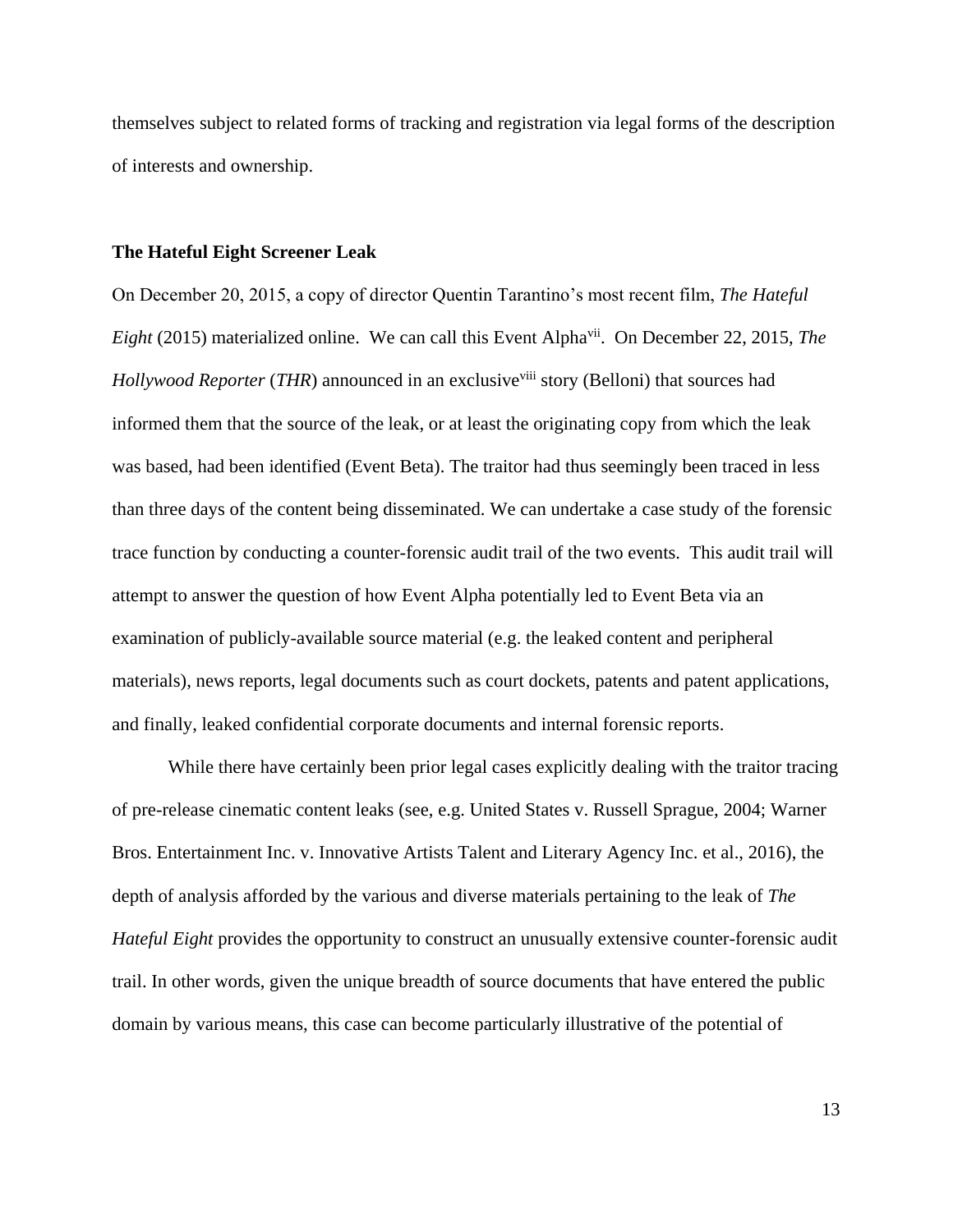counter-forensics for both revealing and contesting normalised legal forensic narratives and their binding of objects, processes and ideas. It should also be noted that in spite of various subsequent screener leaks in the years following the *Hateful Eight* leak, there have been no visible cases of leaker apprehension, thus suggesting that while there are indeed various cases of screener traitor tracing, they are either not particularly common or not brought to light.

Furthermore, as this case garnered significant media attention and presumable public exposure, the possibility exists that it contributes to a chilling effect on the unbridled dissemination of cultural output, with individuals being afraid to share, for instance, cinematic content for fear of being apprehended for doing so. Such a chilling effect may be demonstrated via the fact that Hive-CM8, the group ostensibly behind the leak of *The Hateful Eight*, subsequently stated "As for Hateful Eight Movie: We feel sorry for the trouble we caused by releasing that great movie before cinedate even has begun. we never intended to hurt anyone by doing that, we didnt know it would get that popular that quickly [...] we wont do another movie before its cinedate, and we def wont go up to 40 as planned, we think we have done enough already" (Hive-CM8, 2015c; Washington, 2016). Thus, a counter-forensic audit trail of the traitor tracing of this particular leak may also function as a foil to the chilling effect the news of a film that was freely shared being traced may have. The unbridled dissemination of content is by no means irrevocably bound to traceability and identification.

An audit trail is simply a "record of system activities to enable the reconstruction and examination of the sequence of events" (Committee on National Security Systems, 2006: 4), generally conducted by forensic examiners (Holley et al., 2010: 76). A counter-forensic audit trail is then a record constructed to disassemble black-boxed forensic events to discover how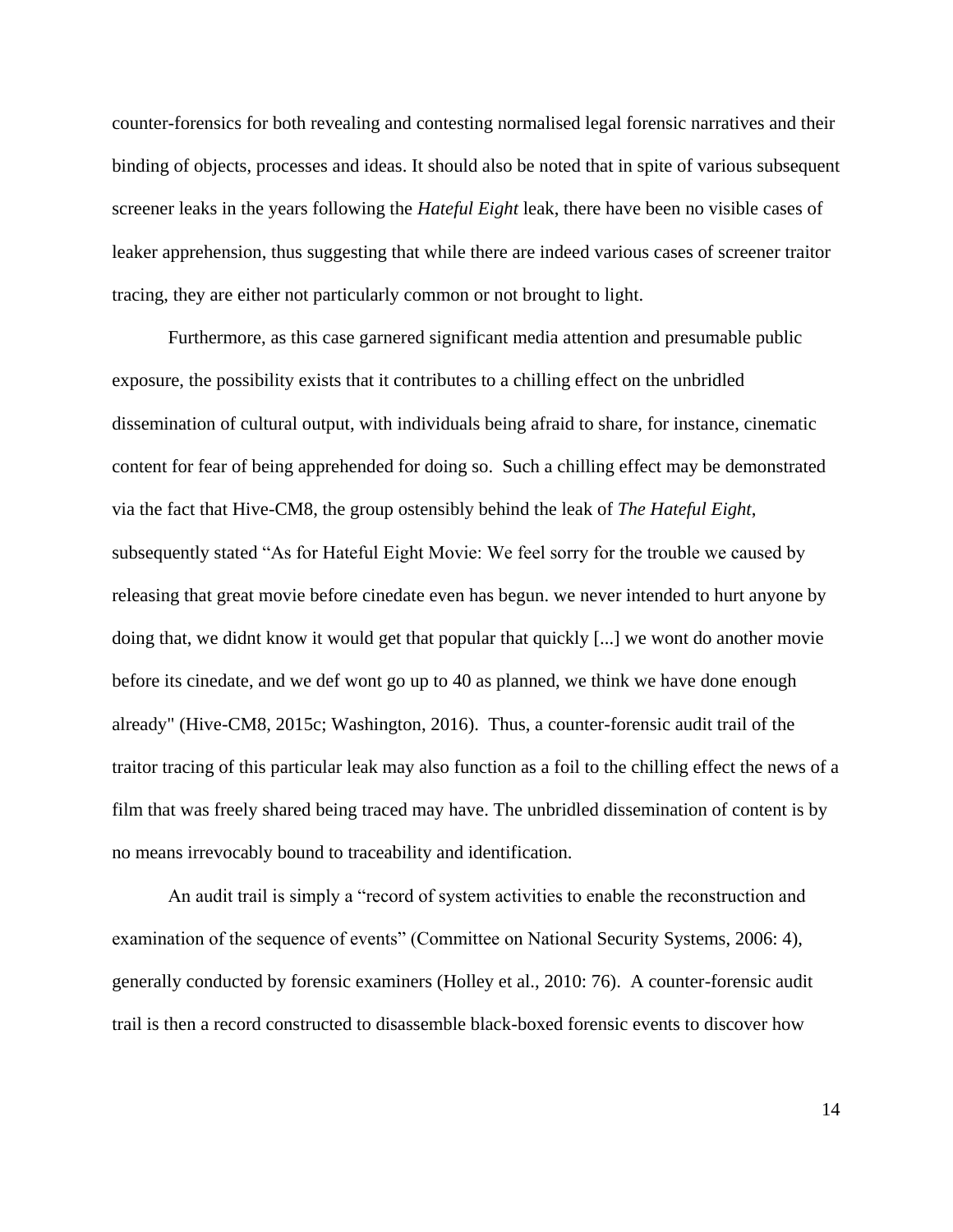they may have occurred (and thus how they may be stymied in the future). In other words, the counter-forensic audit trail examines how a traitor may have been traced, and how future traitors may preempt the forensic trace function by sidestepping the processes which may have come to light during the counter-forensic audit.

Event Alpha was initiated via the uploading of a release<sup>ix</sup> entitled The.Hateful.Eight.2015.DVDScr.XVID.AC3.HQ.Hive-CM8. The release name more or less<sup>x</sup> follows standard conventions that collectively compromise what is known as the release or directory name (Maigret and Roszkowska, 2015: 59), here deploying the specific nomenclatural format:

# *Title.PublicationYear.Source.VideoCodec.AudioCodec.QualityDenotation.RipperName-GroupAffiliation*

From the release name one can decipher that this is a high quality rip of the film *The Hateful Eight* (2015), with the video track encoded with the XviD video codec and the audio track encoded with the AC3 audio codec, sourced from a DVD screener and released by the ripper known as Hive, who is affiliated with the torrent tracker CM8 (a tracker abbreviation for the tracker CrikeyM8). Here, we can see that there is an act of at least ostensive selfidentification at the end of the file name.

A DVD screener is an advance, pre-retail copy of a film distributed by studios to parties such as retail merchants or theatre owners (sales screeners), as well as award judges (award screeners) and, at times, film critics (Kroon, 2010: 586). The screener format developed since not all relevant parties could make the special screenings studios organise for new films, necessitating a more portable solution (Guttman, 2015: 226). Following theatrical and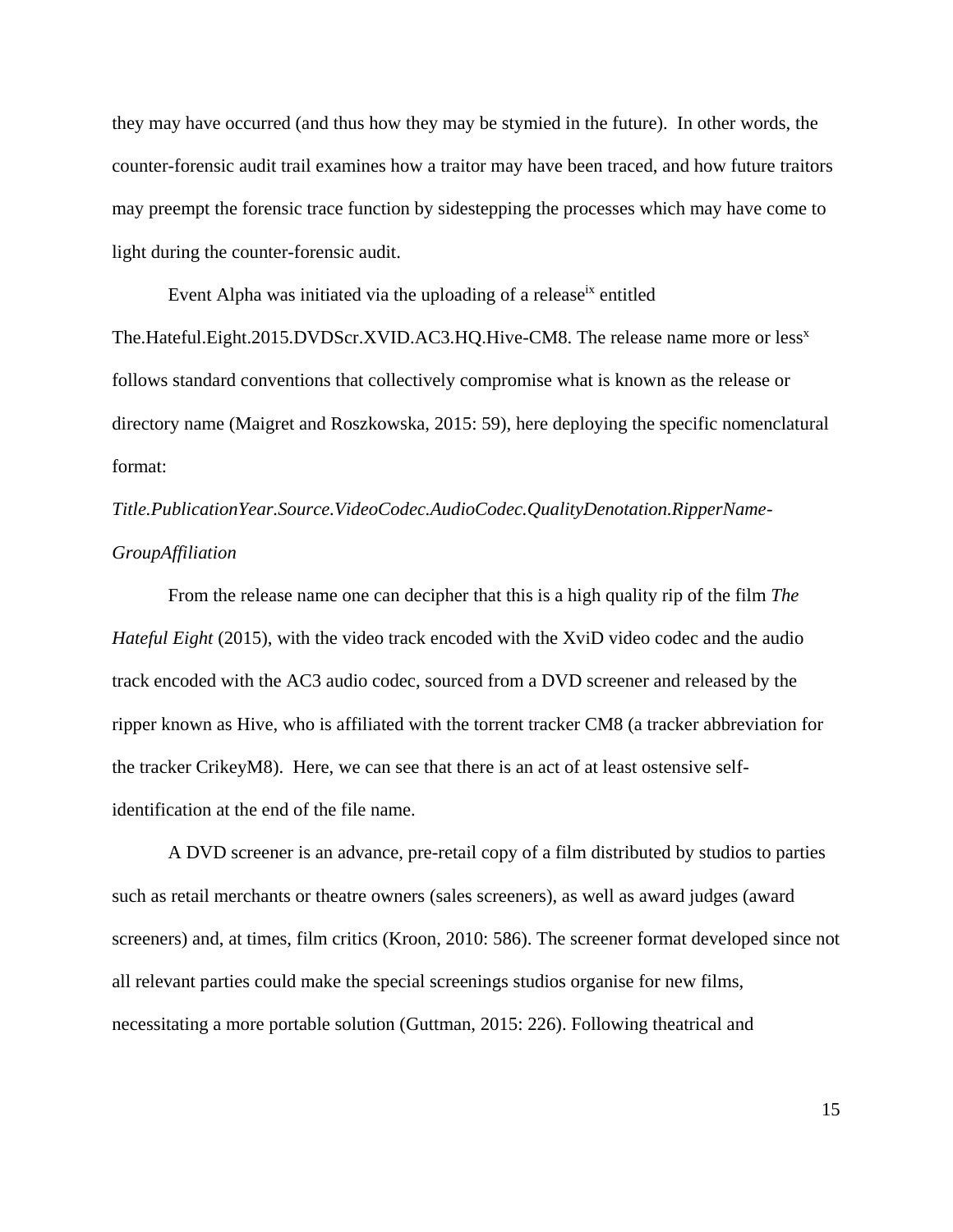specialized screenings, screeners were deployed via 'For Your Consideration Screenings' showing on a cable TV channel called Z Channel, starting with Francis Ford Coppola's film *The Conversation* (1974) (Guttman, 2015: 227-230). By 1987, screeners were mailed out by publicists on video tape, though they initially included only select scenes rather than the entire film (Guttman, 2015: 547-548). The supposition advanced by news outlets (see, e.g. Khatchatourian, 2015) is that *The Hateful Eight* release in question is sourced from a screener intended for Oscar voters for award consideration, (Leading the release to be classified as an *Academy screener*, a sub-type of *awards screener*, a sub-type of screener.) Today, the Academy screener is viewed by Academy of Motion Picture Arts and Sciences members as a status symbol, demarcating privileged in-group access and membership (Kilday, 2016: 40). The NFO file<sup>xi</sup> accompanying the Hive-CM8 release, however, merely states that this is "DVDScreener 1 of 40" (Hive-CM8, 2015a), and makes no mention of it being sourced from an Oscarconsideration screener. The lack of specificity may be intentional to withhold information that would help identify the source, the result of a lack of knowledge as to that source, or simply a by-product of neglect. What can thus be ascertained, assuming the validity of the release name which may alternately be either a deliberate or unintentional misattribution, is that the Hive-CM8 release is a screener, albeit of uncertain sub-type.

Though screeners have more recently been depicted as quite the caterpillar in the studios' buttermilk (see, e.g. Grossman, 2004: 361-382), to the point where their propensity for being pirated is even highlighted in the standard industry dictionary definition (*viz.* "[s]creeners have historically been a potential source of pirated material" (Kroon, 2010: 70)), discussions of the historical introduction of the concept of screeners tend not to broach the piracy issue, instead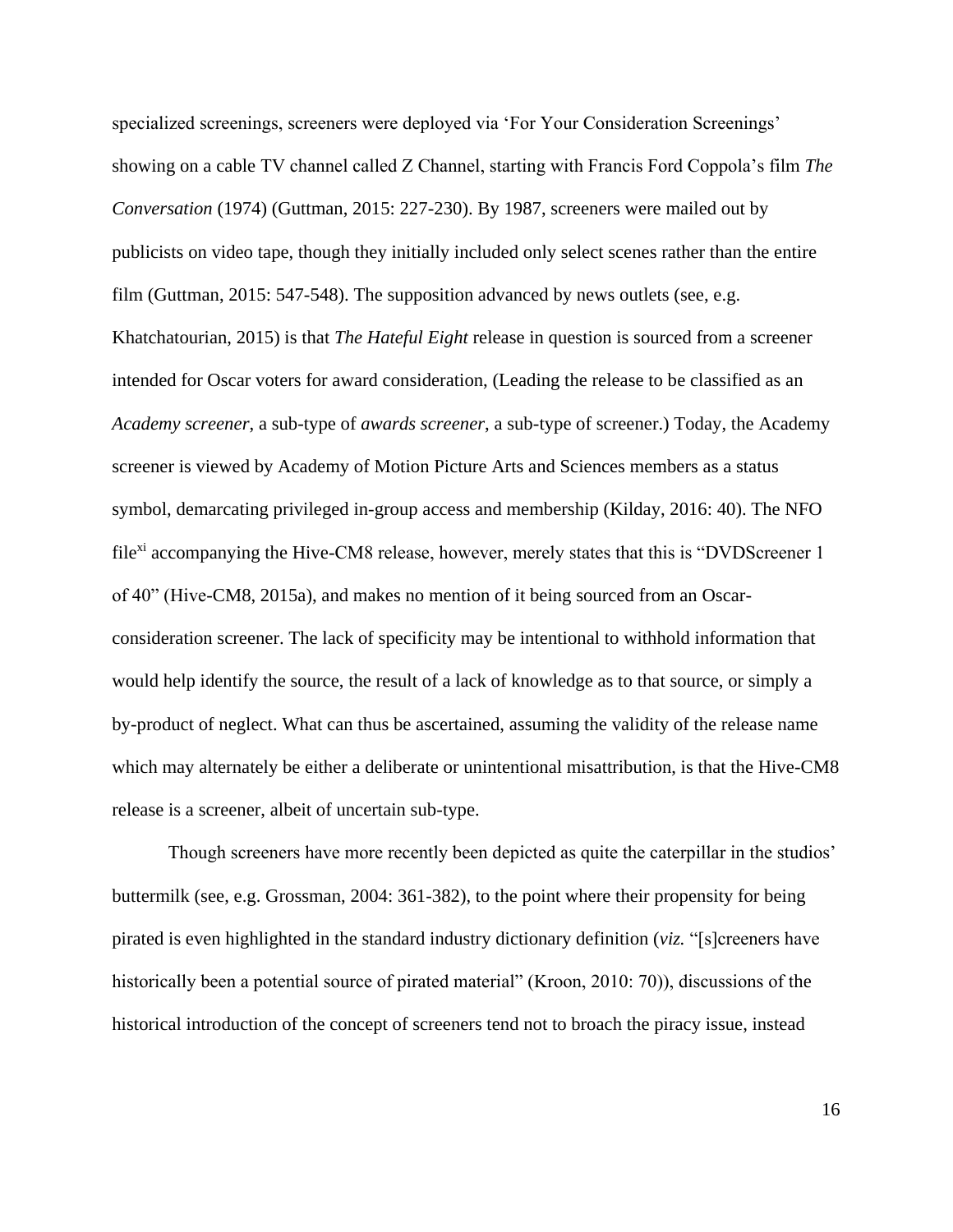stressing the advantage of a screener in allowing people to become aware of a film's existence (Guttman, 2015: 226-230, 547-548). The apparent potency of piracy has, over time, led to the film industry attempting to adopt various coping strategies ranging from ceasing to distribute screeners altogether (Valenti, 2003), to the deployment of screeners on Flexplay DVDs which oxidize within a set amount of time (e.g. 48 hours) of being taken out of the packaging, rendering the disc unreadable (*Business Wire*, 2004)<sup>xii</sup>.

A further aspect of the film industry's attempts at exercising control over screener distribution pivots around the use of watermarks that uniquely identify the recipient of each screener somewhere within the screener itself (Diehl, 2012: 36-37). Watermarks may be broadly classified as being overt or covert (Cox et al., 2008: 5-6), here referring to the viewer's knowledge of a watermark's presence, as well as being either perceptible or imperceptible (Ford et al., 1999: 300), referring to the ease of the viewer's ability to detect the watermark. Overtness may thus be read as a measure of the viewer's awareness of a watermark's existence, whilst perceptibility is a more fine-grained measure of being able to actualize such awareness into actionable detection. The watermark may be overt and perceptible, for instance by inscribing the recipient's name over various frames in the film—thus making the fact that a given work is watermarked both explicitly known to, and readily detectable by, the viewer—which has led in several cases to celebrity personalities being identified as having their screener copies leaked (see, e.g. Fleming, 2011; Gardner, 2014). Conversely, the watermark may instead be covert and imperceptible, with the watermarks neither being readily detectable nor their presence advertised, and the personally identifiable information thus not being immediately apparent to the viewer—who is in this instance further unaware of its being embedded in the media in the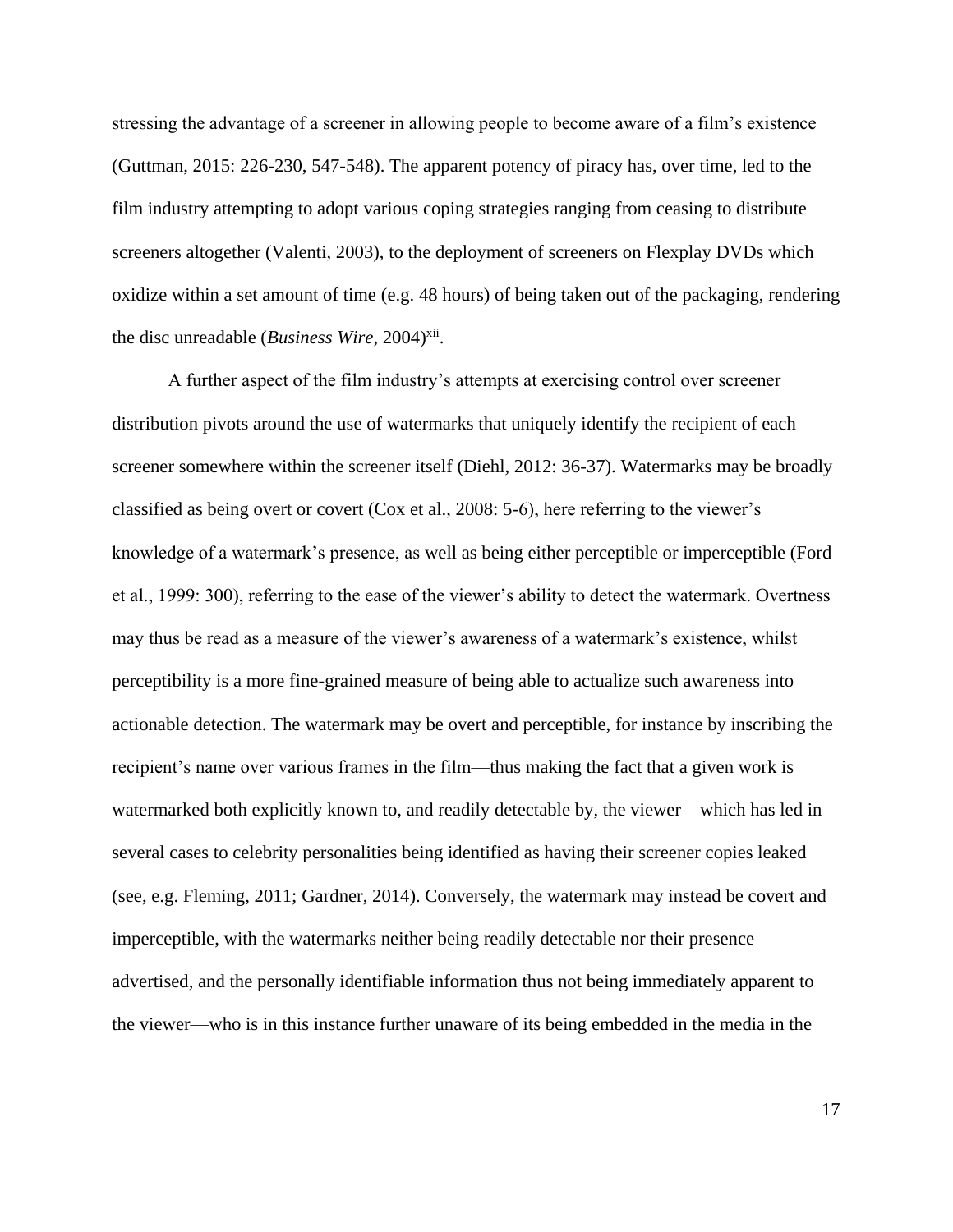first place—but being readily discernable to the content controllers (Keegan, 2005: B6; Munoz and Healey, 2004). Overt/covert and perceptible/imperceptible watermarks are not necessarily mutually exclusive, with a screener potentially including either, both or neither, mode of watermarking. That is to say, it may be overtly known (by way of an expository disclaimer, for instance) that a screener is watermarked, but said screener could contain both readily perceptible and also imperceptible watermarks.

While covert and imperceptible watermarks may strive for unobservability<sup>xiii</sup> in the service of facilitating streamlined traitor tracing, the role of counter-forensics is to render these processes observable and detectable so as to facilitate the unlinking of any 'traitor' from the leaked content. A subsequent aim of counter-forensics, as is highlighted throughout the given case study, is to contest the forensic claim of being resistant to counter-forensics. In other words, by rendering the forensic trace function detectable or perceptible, paving the way for its removal or manipulation, counter-forensics contests the efficacy of forensic claims of detectability effectively deploying forensic practices in the service of their own undoing.

Turning now to Event Beta, the aforementioned *THR* article notes that the Hive-CM8 release has been linked to one, "Andrew Kosove, co-CEO of production-finance company Alcon Entertainment" (Belloni, 2015), who had allegedly been sent the screener for awards consideration. The FBI, writes *THR*, was able to identify Kosove as the intended recipient of the screener based on a watermark found on the DVD<sup>xiv</sup>. The *THR* article does not, however, go into any further explication of how the particular watermark was manifest. This information-gap lead to us conducting a counter-forensic audit trail for the purposes of this article. The *THR* article mentions that the *Hateful Eight* DVD that included (some sort of) watermark technology was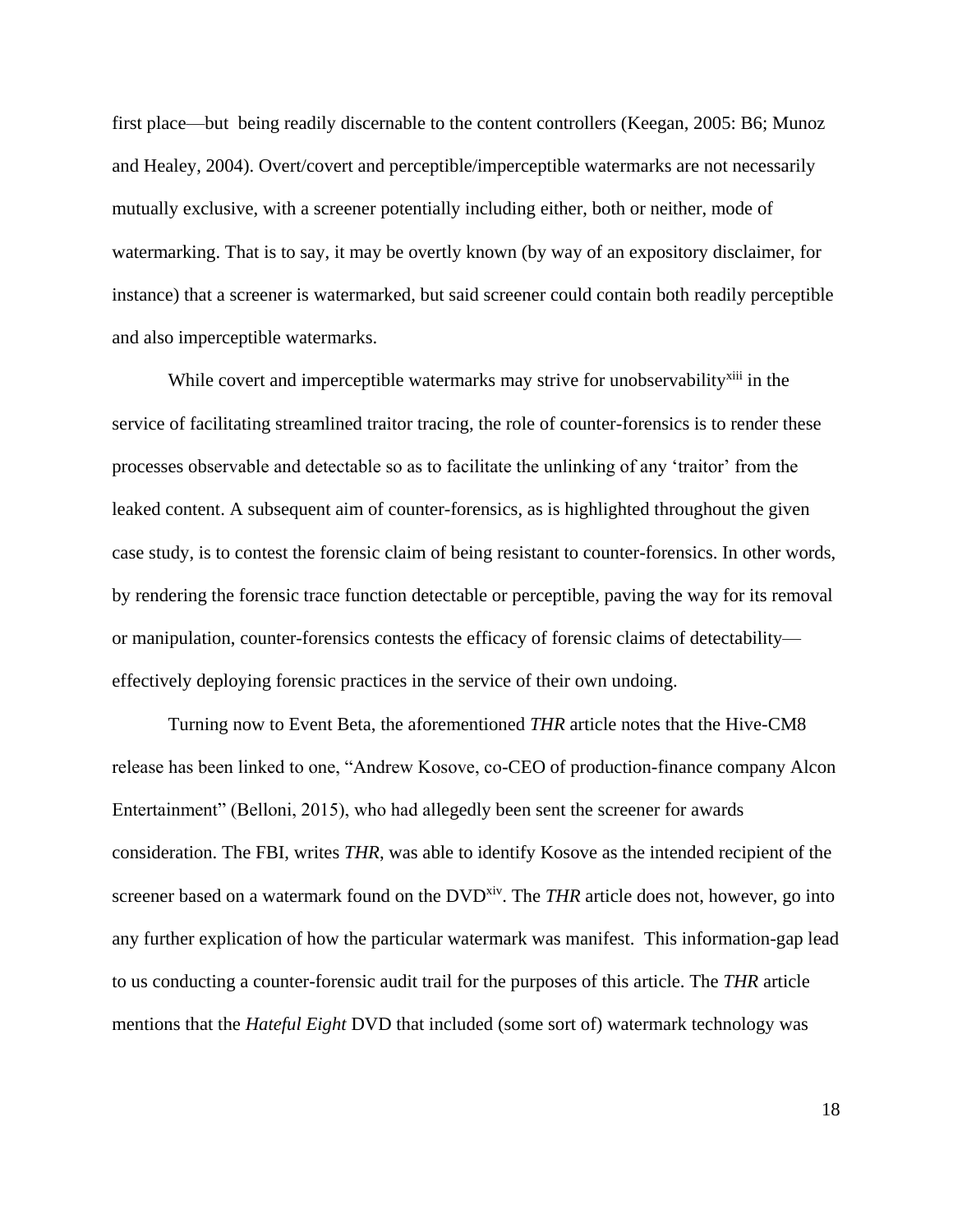manufactured by Deluxe (Belloni, 2015). Deluxe, a large-scale production, post-production, distribution and asset management enterprise (Deluxe Entertainment, 2015a), is apparently trusted by movie studios as "a central bank for their assets" (Keegan, 2005: B6). Deluxe's 'Security Services' website indeed mentions that Deluxe provides "advanced security tracking & reporting", comprising "[s]earch, retrieval and forensics reporting service for pirated content, including cams, telecines, screeners and retail Blu-rays and DVDs", as well as further offering "advanced watermarking and encrypting services" (Deluxe Entertainment, 2015b), thus making Deluxe part of a crowded marketplace of video watermarking providers.<sup>xv</sup> Much like the *THR* article, the Deluxe site does not provide further detail about its watermarking and forensic reporting services. Deluxe's corporate 'about us' page states that "Deluxe knows media" (2009), but likewise refrains from explicitly detailing their watermark operations, albeit stating that "Deluxe successfully launched FCT anti-piracy watermarking technology [in 2003]" (2009). Although Deluxe's own websites do not appear to expand upon the meaning of the FCT acronym, third party sources are more forthcoming, relaying that FCT stands for Forensic Coding Technology (Filmlab, n.d.; Keegan, 2005: B6) .

Whilst news and other third party sources provide a modicum of information, more intelligence is provided via an analysis of leaked documentation. In a leaked presentation entitled "SecureCinema™ Digital Screener Platform" (Deluxe, ca. 2013-2014xvi), Deluxe candidly reveals that FCT is a "patented, proprietary watermarking technology", with each copy of a film being "recorded with a hidden and unique watermark" such that, curiously, "no visual artifacts are added to the picture", with the system already having "led to multiple prosecutions". From this, we can say that FCT watermarks can be both covert and overt and do not add visual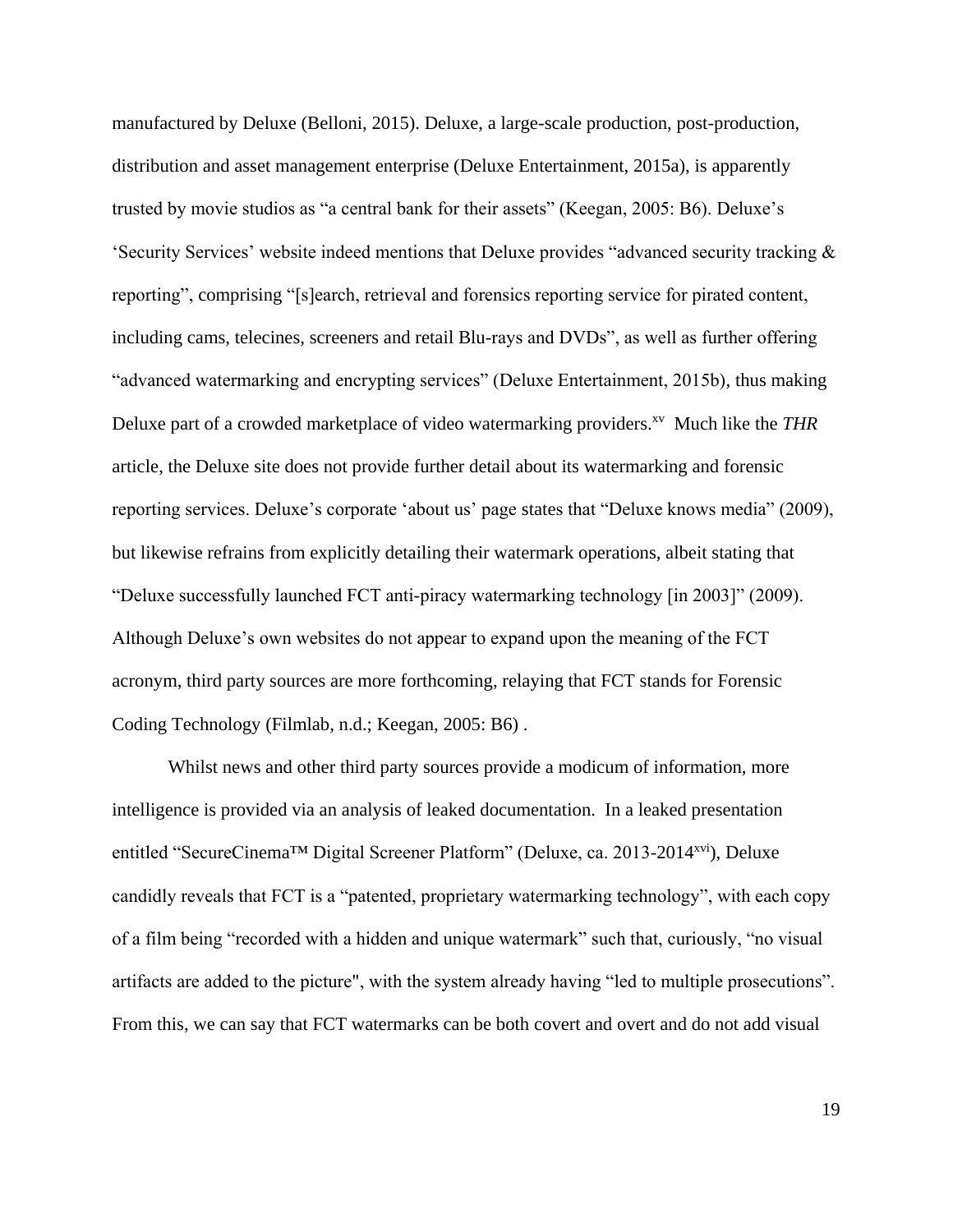artifacts to the video stream. This means that FCT video watermarks function not via the usual modus operandi of the addition of information<sup>xvii</sup>, but via the subtraction thereof.

In April 2015, Wikileaks published over 170,000 internal emails from Sony Pictures. An examination of "privileged and confidential" emails sent between Sony executives and Deluxe employees included in this leak, further reveals that Deluxe periodically informs Sony whether a given leak of a film had either "FCT Picture Codes" (e.g. Solon, 2014) or "FCT Sound Codes" (e.g. O'Dell, 2014), thus indicating that FCT watermarking may be both audio- and video-based. The presentation makes mention that the Deluxe subsidiary dealing with content protection, Deluxe Content Protection Services, is based in Toronto. An analysis of an edition of the Canadian *Trade-marks Journal* further reveals that the terms "FCT Data" (Deluxe Laboraties, Inc., 2008a), "FCT Sound" (Deluxe Laboraties, Inc., 2008b), and "FCT Film" (Deluxe Laboraties, Inc., 2008c) were all filed as trademark applications by Deluxe Laboratories, Inc., wherein they were described as being for the service of, e.g., "encoding of audio recordings and sound for use in tracking the source of unauthorized copies thereof" (Deluxe Laboraties, Inc., 2008b), thus lending further evidence to the probability that Deluxe's FCT system operates via the watermarking of both the audio and visual streams of a film.

The original *THR* article further mentions that a "'Web Watch' report [was] produced in response to the leak and shared with THR" (Belloni, 2015), albeit failing to explain what a WebWatch report entails. Although *The Hateful Eight* WebWatch report could not be obtained, a prior WebWatch report sent by Deluxe to Sony for the film *Fury* (2014) was located as an e-mail attachment in leaked corporate correspondence (Jaquez, 2014). The "Watermark Recovery Report" includes a six-digit Watermark ID for both the video ("picture") and audio ("sound")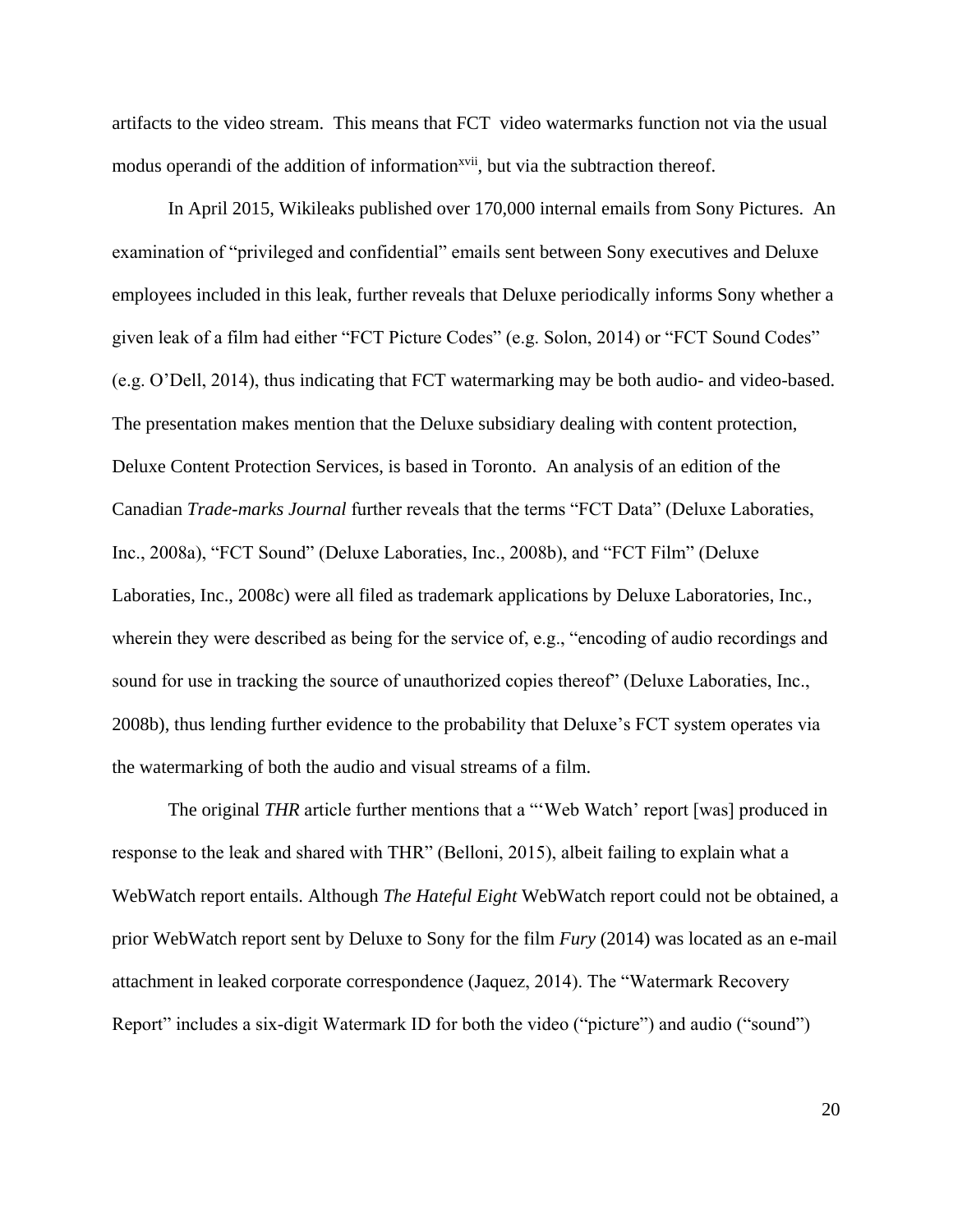tracks, as well as the name and ID (which corresponds to the watermark ID) of a "D-Cinema Server" (Deluxe, 2014: 1). The meaning of the server field may be gleaned by turning to additional documentation. Recalling that Deluxe's "SecureCinema™ Digital Screener Platform" presentation mentions that its FCT watermarking technology is patented, a search was performed to identify possible patents and patent applications filed by Deluxe or its subsidiaries. Two relevant patents were found during this discovery stage. The first patent application submitted, filed in 2003 and published in 2005, appears to discuss the aforementioned standard mode of coded symbol-based visual watermarking, a method for incorporating into film frames "images or patterns that appear as unobtrusive defects or artifacts" (Clark and Wary), specifically constituting "a pattern of small, unobtrusive specks" (Clark and Wary). However, as the Deluxe presentation explicitly stated that "no visual artifacts are added to picture" (Deuxe, ca. 2013- 2014: 17), it would seem that this was an early prototyping of Deluxe's watermarking technique, as opposed to a mechanism currently in use, at least under the FCT banner. A patent filed in 2004 and published in 2006 (Dewolde), and reissued in 2015 (Dewolde), proposes a video watermarking scheme in which objects in a given frame are themselves augmented, wherein "[i]t is preferred to do this by enlarging an image slightly so that one or more edges of the image is moved relative to the same edge in the video master" (Dewolde, 2015). Given that this technique is in accord with the dictum that no visual artifacts are *added* to the video, as only existent images are manipulated, it would thus seem that this patent is that covering the 'FCT Film' components of Deluxe's FCT watermarking schema. Recalling the mention of the server name in the sample WebWatch report, the patent further notes that the altered (watermarked) video is stored on a given 'modification' server after it is encoded and watermarked from the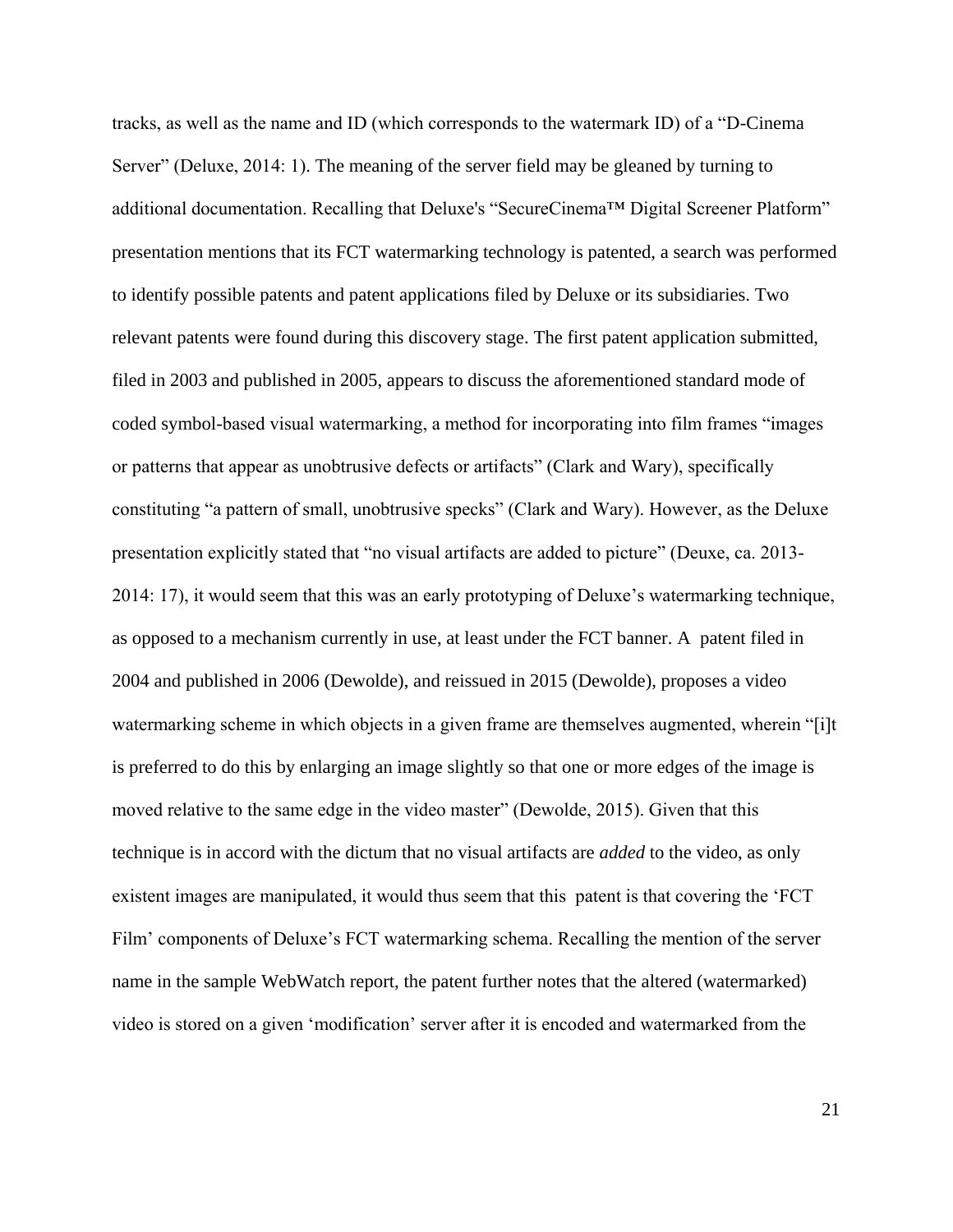master copy on the master server. Thus, the aforementioned server name in the WebWatch report may presumably identify which modification server the given copy of the film was stored on.

A second patent, filed in 2007 and issued in 2008 (Mossman and Wary), deals with the "FCT Sound" component of Deluxe's watermarking scheme and proposes a method for watermarking audio tracks not via the addition of extraneous audio artifacts, but via the removal of existent ones. Specifically, "the analog soundtrack is altered by selectively muting portions of the analog soundtrack at the selected location for the insertion of the identifiable code" (Mossman and Wary, 2008).

Whilst the patent literature is thus more explanatory than Deluxe's official web-facing material and news sources, more explication still may be found in legal proceedings. In 2010, the Swiss company Medien Patent Verwaltung AG filed a complaint in US courts stating that Deluxe had infringed on its (American) anti-piracy watermarking patent, alleging that Deluxe had manufactured film prints which employed Medien's anti-piracy techniques (Medien Patent Verwaltung AG v. Warner Bros. Entertainment, Inc. et al.). Amongst other documents Deluxe filed a reply memorandum contesting Medien's claims which was in turn denied by the court (Medien Patent Verwaltung AG v. Warner Bros. Entertainment, Inc. et al., 2014), centering around the fact that since its audio watermarking system functioned around the subtraction of information not its addition, that its own patent did not infringe upon Medien's patent which only discussed 'markings', not their removal (Medien Patent Verwaltung AG v. Warner Bros. Entertainment, Inc. et al., 2012b). During the course of the various court dockets, however, Deluxe divulged further information about the inner workings of its FCT sound watermarking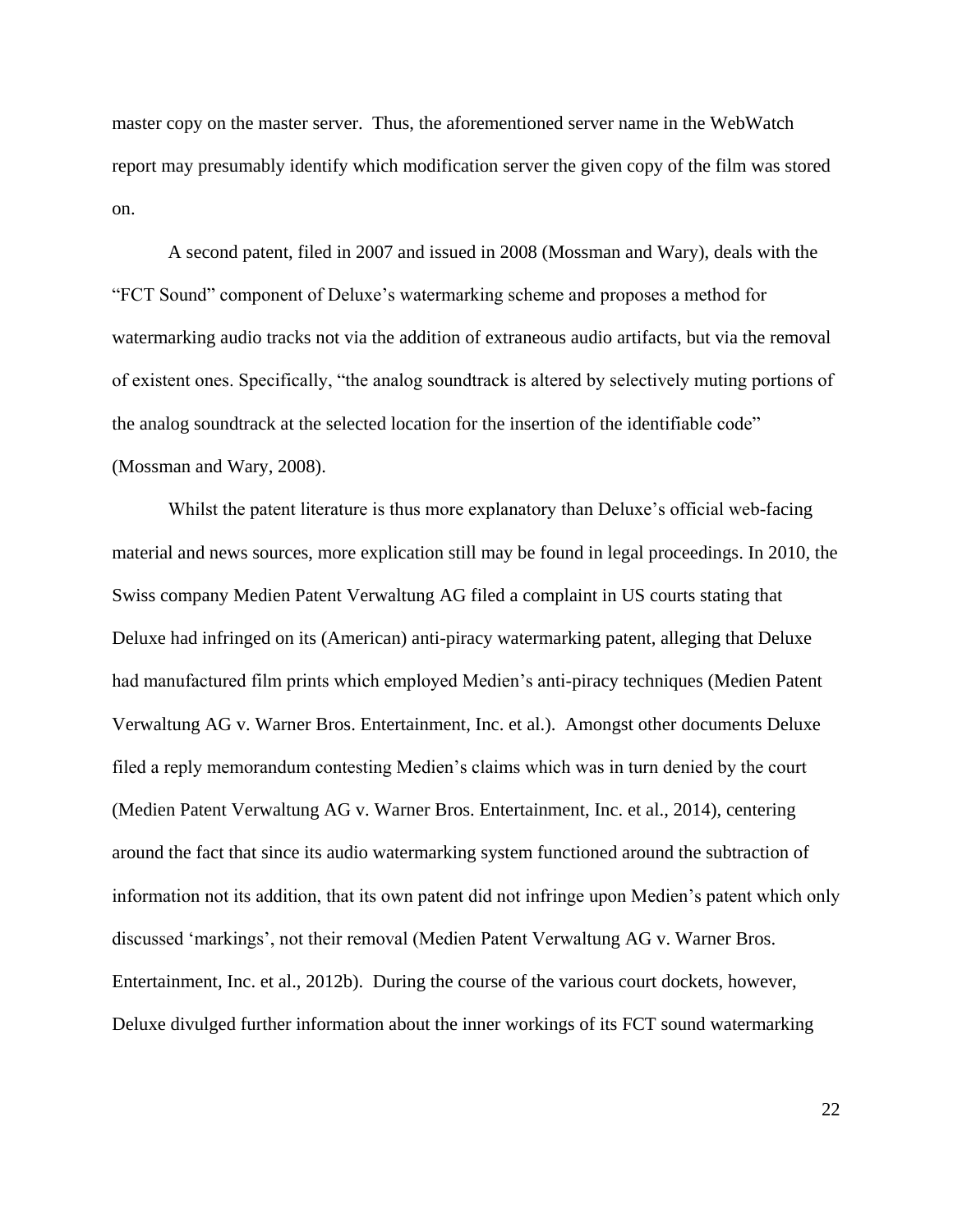procedure, including sample images of watermarked film prints with portions of the film's audio track being obfuscated to create "mutes or micro-second cancellations" (Medien Patent Verwaltung AG v. Warner Bros. Entertainment, Inc. et al., 2012b: 8). In another court docket Deluxe crucially revealed that "[i]mportantly, these codes are hidden in sound effects so that they are not noticeable to the audience" (Medien Patent Verwaltung AG v. Warner Bros. Entertainment, Inc. et al., 2012a: 13). The information extracted from these legal proceedings reveals that the FCT sound watermarks operate via the deletion of micro-second durations of parts of a film's audio track, and may likely occur during sound effects in the soundtrack, so as to attempt to mask their perceptibility.

This audio watermarking patent, however, is designed for forensically marking analog as opposed to digital audio tracks. In fact, the patent explicitly states that in instances where a film otherwise uses a digital audio track, the watermarked portions of the track nonetheless require switching over to an analog audio track<sup>xviii</sup>. This specificity in turn paradoxically opens up a number of possibilities regarding the watermarking of our sample case: that Deluxe deploys alternate technique(s) of audio track watermarking more suited to the digital medium such as echo hiding or spread spectrum coding<sup>xix</sup>—though if so, said techniques do not appear to be patented by Deluxe in contrast to their other audio-visual watermarking techniques which have explicit patents (though Deluxe may deploy watermarking approaches patented by third parties); that Deluxe may use analog film sources to make digital copies of screeners for distribution—as seems to be at least a possibility based on, admittedly dated, company presentation materials (Bergman, 2005: 6)—thus allowing them to use their existent analog method of audio watermarking at a point in the screener production workflow prior to the creation of the digital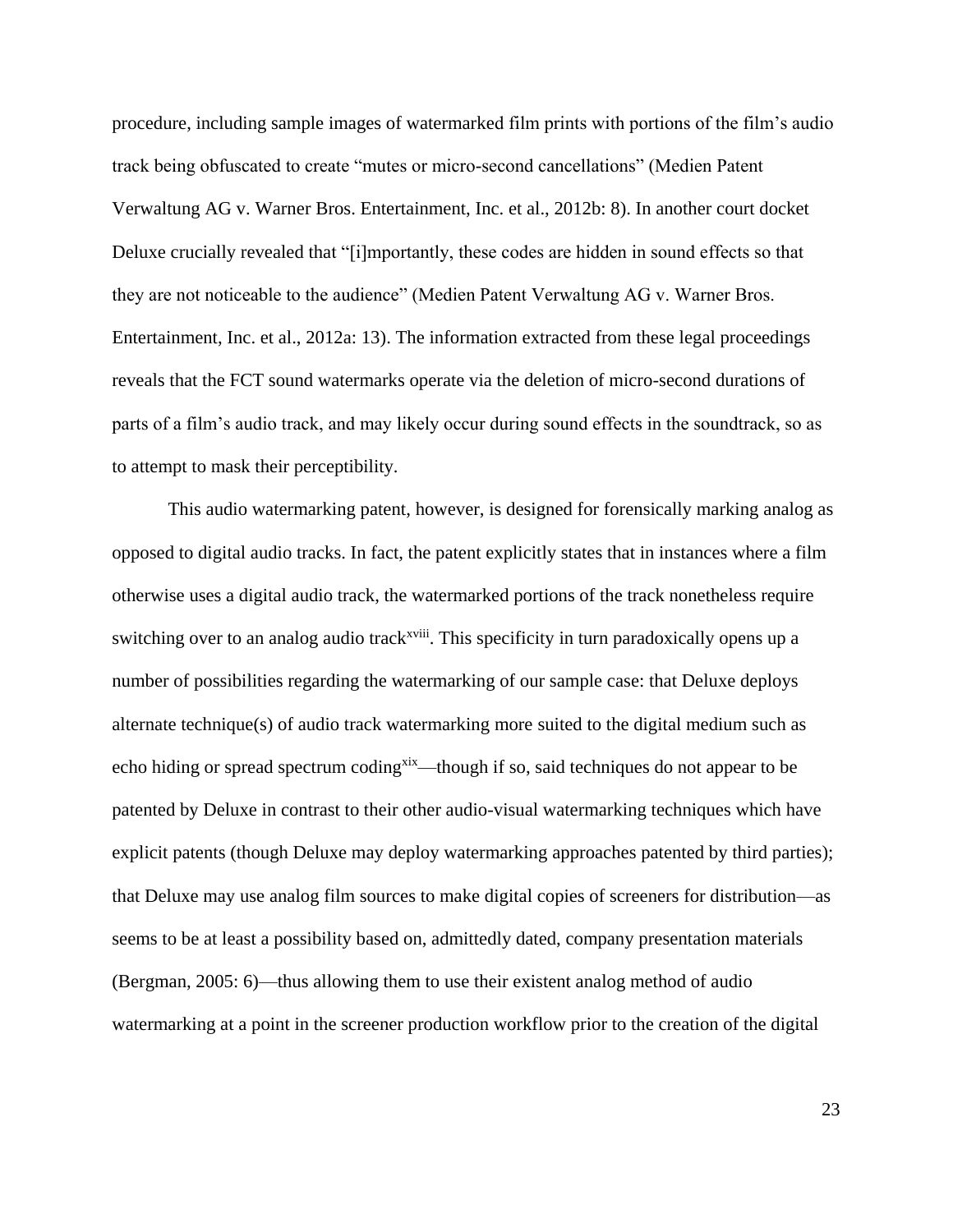screener discs, (although such a workflow would require the expenditure of additional resources in the form of producing analog audio tracks for each eventual screener copy); or, that Deluxe for at least some digital screeners does not use audio watermarking at all, relying instead solely on visual watermarking, as the patent for the latter describes the visual method of selective cropping as being suitable for the "unique encoding of each of a substantial number of distribution video copies" (Dewolde, 2015: 1), and (in not necessitating that an analog source be used) is compatible with digital video sources.

The significance of the ambiguity over audio watermarking for our purposes is that the presence of an audio watermark is then by no means guaranteed. Thus if no audio watermark is found, it may be due to it simply not being present.

#### **Back to the Hive**

Returning to the Hive-CM8 release of *The Hateful Eight*, the accompanying NFO file notably states that "[a]ll digital watermarks are removed, were quite a lot even had to crop 10 lines to get it done safely" (Hive-CM8, 2015a). If indeed the originating source of the leak was identified via a watermark present in the release, then it stands to reason that Hive did not in fact successfully remove all the watermarks. Aside from the afore-delineated FCT audio-visual watermarks based on micro-second audio track muting permutations and shifts in object positioning (the presence of which may be made overt via a deterrent disclaimer), respectively, screener copies are also -- as previously mentioned -- commonly watermarked with static visually overt watermarks present throughout the frame with statement akin to 'property of… for promotional/awards consideration only'.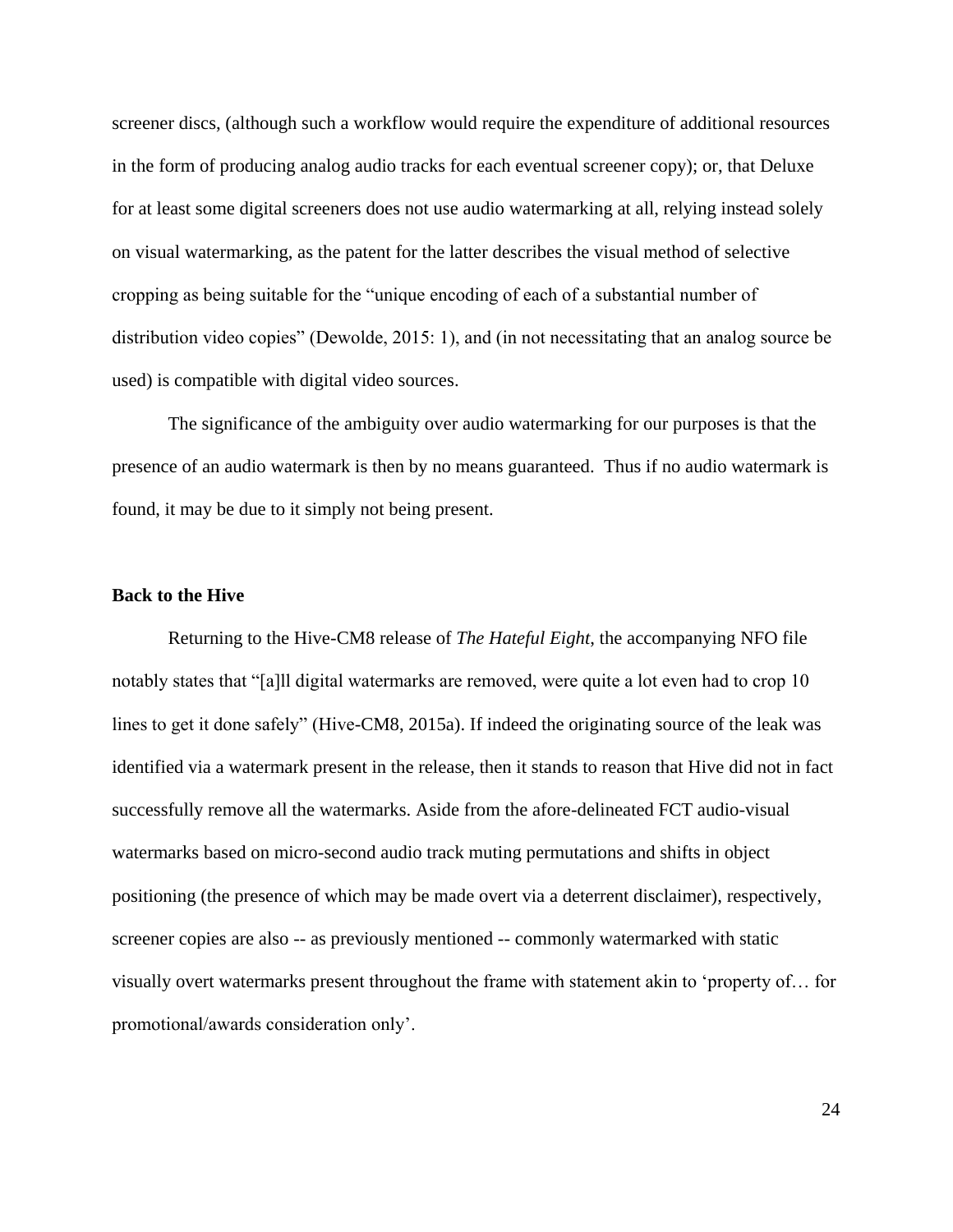Visual analysis of the video file The.Hateful.Eight.2015.DVDScr.XVID.AC3.HQ.Hive-CM8.avi (Hive-CM8, 2015b) readily reveals an incomplete attempt at overt watermark removal; specifically, the descender<sup>xx</sup> remnants of some sort of visible text message may be seen periodically throughout the duration of the film by simply viewing the AVI file.



>>>>INSERT FIGURE ONE HERE



**Figure 1.** Visible descender remnants, left over from a partial overt watermark excision attempt (with arrow emphasis added).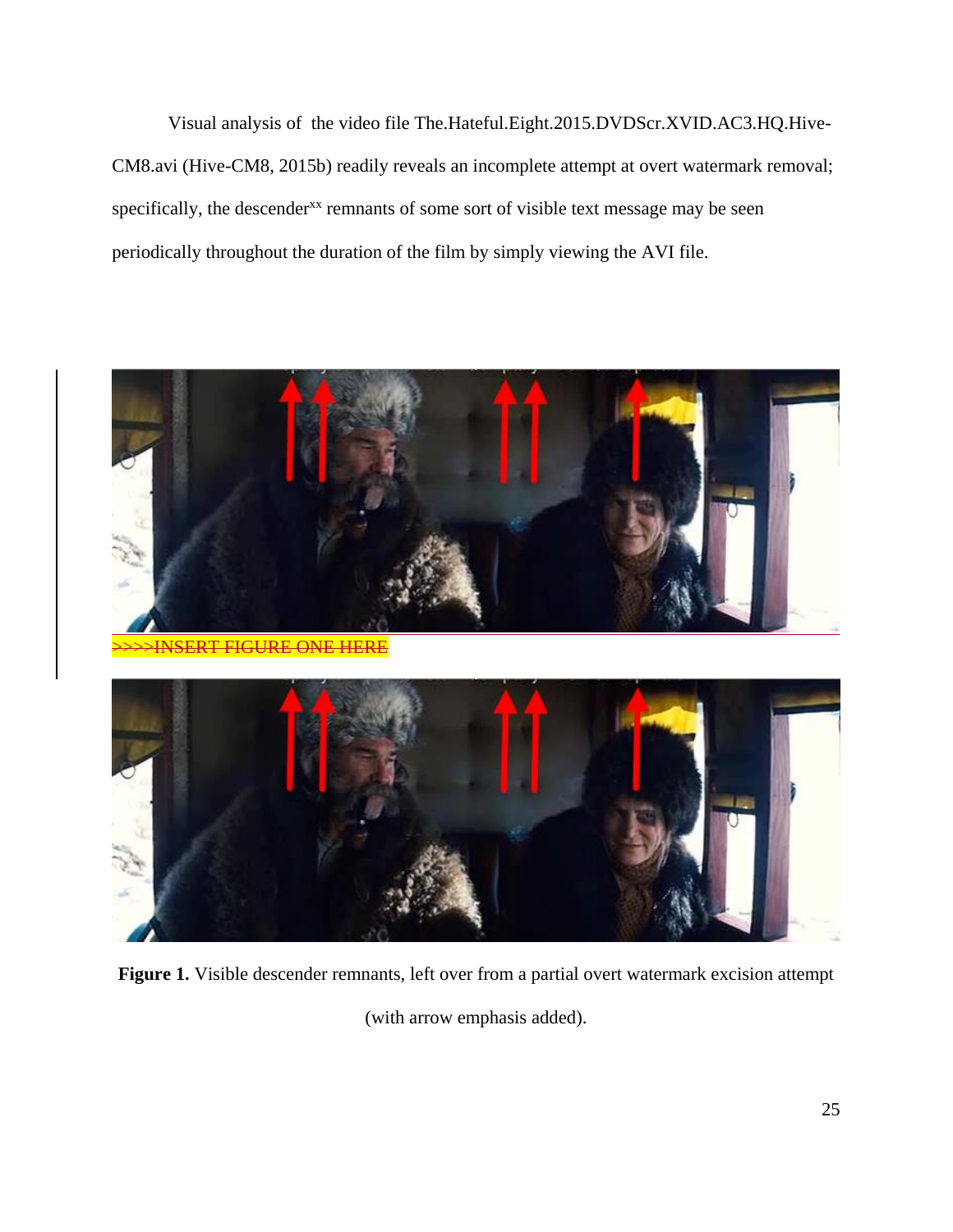Specifically, the watermark descender remnants appear consistently at approximately ten minute intervals (+/- 10 second drifts), starting at 00:14:22.092 and ending at 02:34:45.357, with each instance lasting for a duration of approximately 14 seconds. If each watermarked copy of the screener had an overt watermark message appear at different intervals (with accompanying differing temporal drifting) and/or for different durations, then the visible watermark remnants may be sufficient to conduct a successful traitor trace, rendering the potential FCT sound/video watermarks irrelevant. Furthermore, if the partially-cropped watermark contains personally identifiable information akin to a name or serial number, the spacings between the visible descender remnants may likewise have been analyzed by Deluxe to find a successful match. Ascertaining whether Deluxe also deployed their FCT video cropping watermarking technique on the screener would entail comparing the screener copy to a later retail or commercial release of the film.

#### **Doubting Veracity**

Of course the counter-forensic audit trail undertaken here assigns a presumed truth to the statements expressed in the *THR* article regarding the use of the watermark to identify the original intended recipient of the source screener. The information relayed in the article, however, may solely be an attempt to instill fear, uncertainty and doubt in future pirates, endeavoring to discourage the free sharing of future screener copies, whilst the potential source of the screener may have simply been identified via other means entirely (e.g. by an informant familiar with the source of the file). Finally, recall that it is unclear whether the article erroneously refers to the DVD itself as containing the watermark(s), not the actual AVI file, or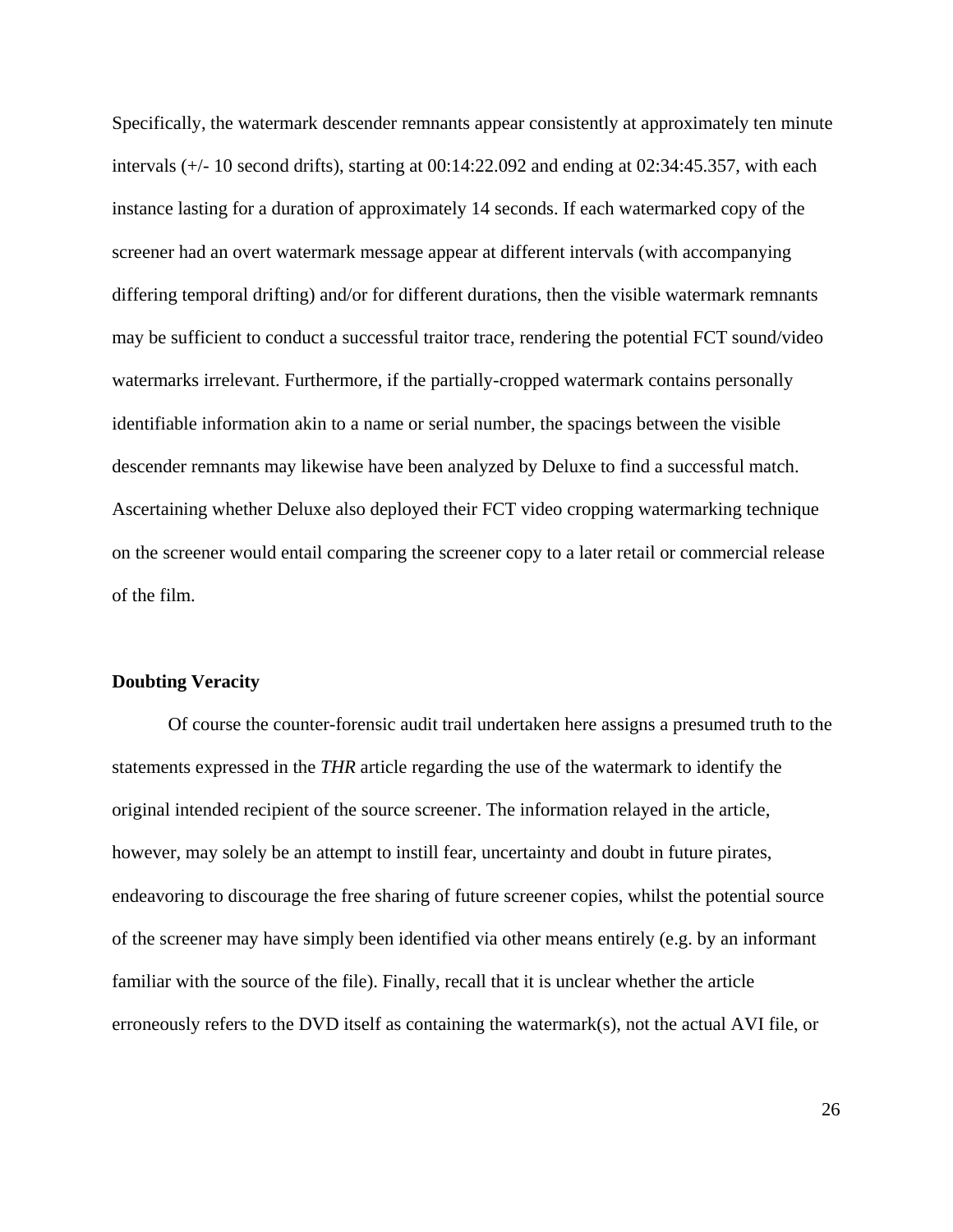whether this instead amounts to an unintentional slippage, betraying that Deluxe indeed had access to the source DVDR from which the Hive XviD AVI encode was made<sup>xxi</sup>. While this question of the particular source that was analyzed by content controllers in their performance of the traitor trace function may not appear to be immediately relevant as an effective digital watermarking scheme, it would mean that the watermark was sufficiently robust to survive being encoded from one video standard (the DVDR MPEG-2) to another (the AVI XviD MPEG-4), and thus would be present in both versions. It is nonetheless a critical point for two reasons. Firstly, its non-relevance is predicated upon the assumption that Hive-CM8 were not successful in removing the watermark(s) from their encode, whereas perhaps they actually were. Secondly, given that the source DVDR was not openly digitally distributed like the AVI, if Deluxe was indeed able to analyze the source DVDR, this would point to their having insider access to the release group's internal servers. The question of the source is here of pivotal importance -- not necessarily due to questions around the watermark, but instead due to questions of access. However, these musings are entirely hypothetical without openly-available answers. The underlying outcome is that the counter-forensic audit trail, *much like the forensic trace figuration itself* which it strived to disassemble, is provisional and ongoing.

#### **Conclusion**

In this case, the forensic means of bringing an entity, the released screener file, to the public inspection of the forum is interwoven with the other case of forensics, that of the construction of the conditions of traceability, the control mechanisms built into material culture.Forensics in Weizman's discussion of the term is a wide means of eliciting spoors that are out in the world, in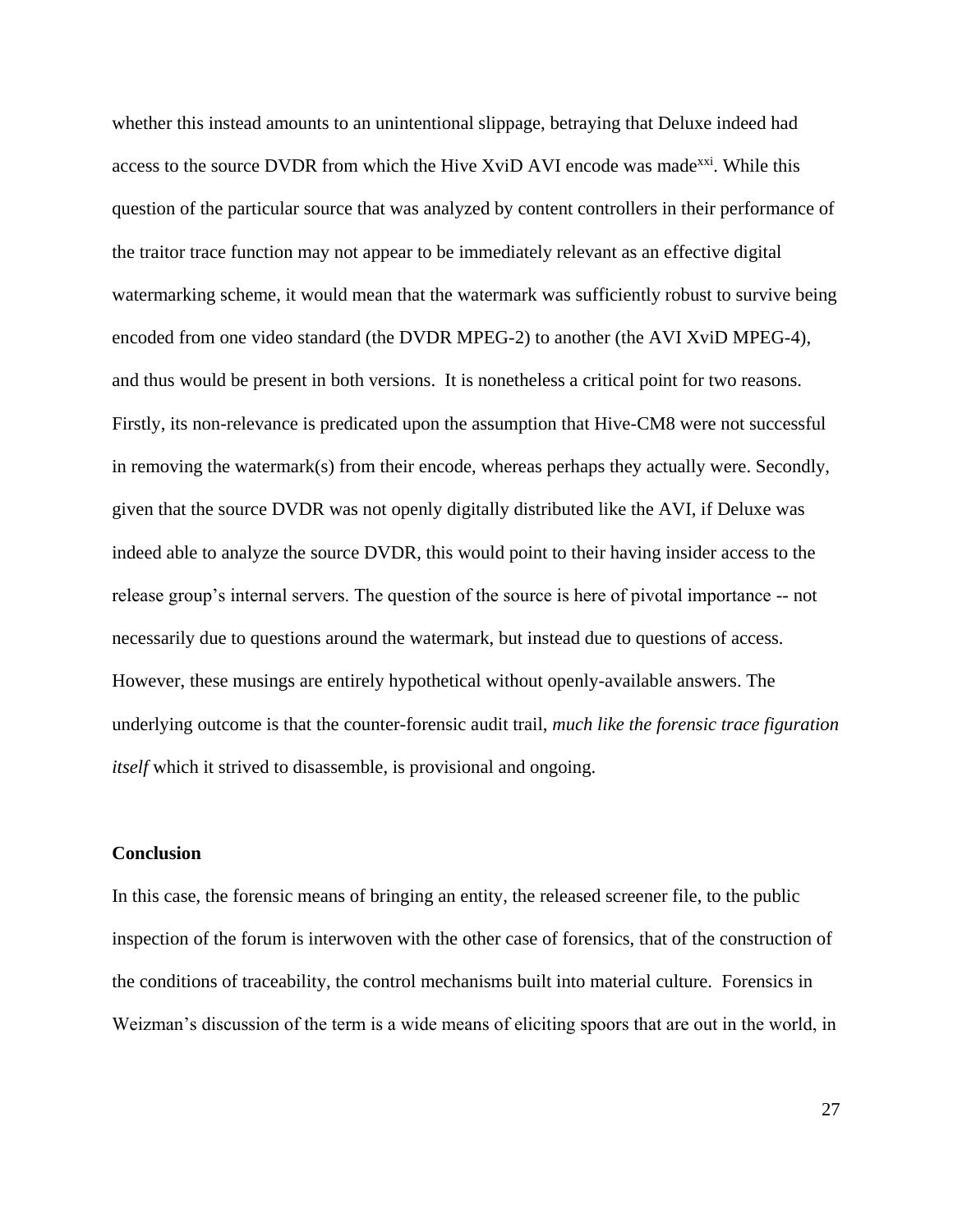the recording and storage capacities of coded and unencoded matter, in triangulating the relations between entities and processes and the spoors that they leave as a remainder. Forensics then takes these entities and capacities for detectability and draws their relations into a process of becoming public, in documents, court materials, testimony and curation, each in turn with its own processes of articulation and capacities for action and reflection. We can say that this is a mode of forensics that starts with the development of means of pattern-recognition, and moves towards the state of pattern-revelation.Counter-forensics is a complementary movement in that it exists by and through the means by which the conditions of traceability are established and rendered slow, troubled, indecisive, or inoperative. The counter-forensic audit is a means of tracing and articulating the conditions of composition of such disturbances to forensics and its systems of implication, a technological approach that takes inversion as the grounds for invention.

As a mode of posthumanities' engagement with technologies, counter-forensics is exemplified by the way in which it takes the composition of matter and means of encoding as a wider field of action in which the work of art, becomes merely a means for the agglomeration of other kinds of spoor. The clotting of technologies that it takes to stabilise something like the film as a form of property, are in turn ramified by and woven into economic conditions that are troubled and worked around by the technologies of leaking and re-routing. The double movement between forensics and counter-forensics operates in part in the conditions of asymmetry between public knowledge and private data silos that in turn articulate patterns of detectability. Developing techniques for inhabiting and leakily-thriving in the torsions exerted by such circumstances is characteristic of the technical sensibility of the conditions that in turn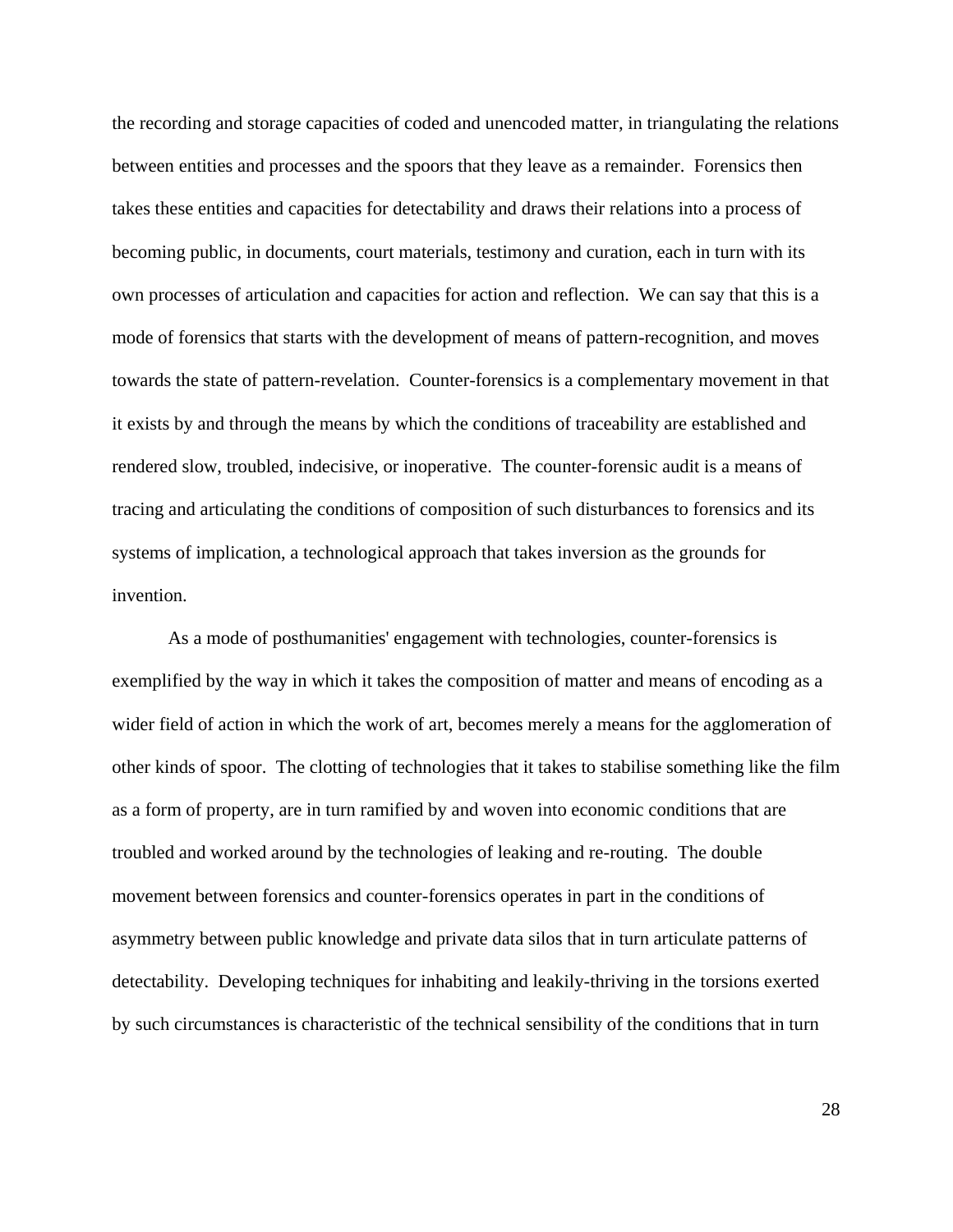register as the posthuman. The astute compiler of contradictions will of course observe that there is a certain catch here, that the field of techniques that implies both the leak and the watermark the state of fluidity of files, and that which imprints upon such liquid – there is a certain similarity between the kinds of actors involved such that they cannot readily be reduced to the identity of the sufferer and of the exerciser of power. Indeed, when it comes to leaks, we find that not only are the tools related, but so too are the persons, where day job and night work conflictually intersect. As such, despite a certain aridity in the vernacular of some of its sources, the counter-forensic audit trail is thus something of a thriller in itself.

Biographical Notes:

Matthew Fuller is author of books including 'How to be a Geek, essays on the culture of software', Polity 2017 and 'How to Sleep, the art, biology and culture of unconsciousness', Bloomsbury, 2018. He is Professor of Cultural Studies at Goldsmiths, University of London.

Nikita Mazurov is a researcher interested in posthuman counterforensics; exploring the intersection of privacy and piracy--specifically in the necessity of the latter for ensuring the former.

Contact info: cup01nm@alumni.gold.ac.uk

Corresponding Author Postal Address: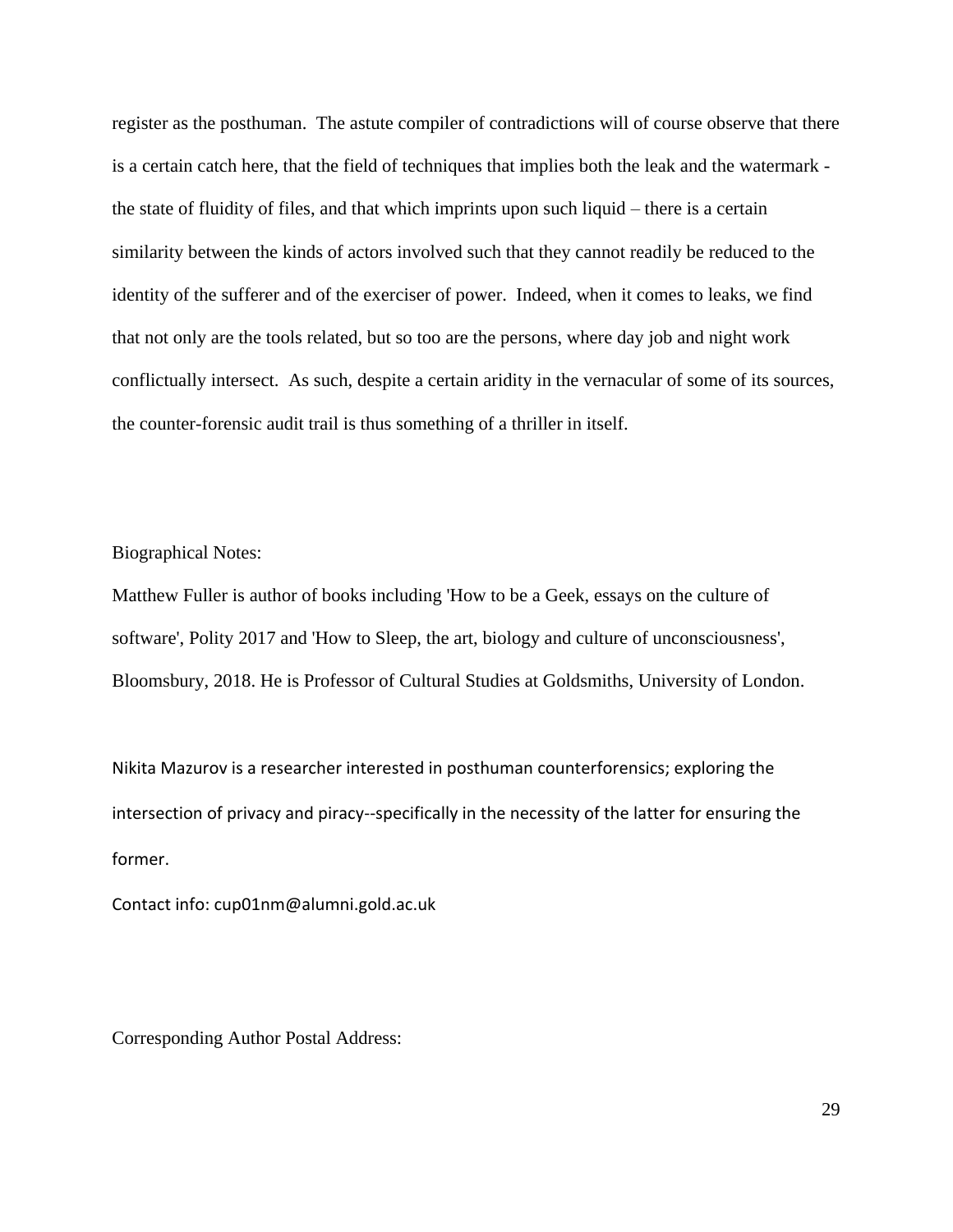Matthew Fuller

Media Communications and Cultural Studies

Goldsmiths

London

SE14 6NW

email: m.fuller@gold.ac.uk

# **References**

Andy (2015) The Hateful Eight and The Revenant screeners leaked online. *TorrentFreak*. Available at: https://torrentfreak.com/the-hateful-eight-and-the-revenant-leaked-online-151221/. Antonellis, Darcy et al. (2007) "Motion Picture Anti-Piracy Coding". Patent No. US7206409B2.

Barr, Merrill (2015) 'Supergirl' pilot leak: Theft or CBS marketing ploy?. *Forbes*. Available at: http://www.forbes.com/sites/merrillbarr/2015/05/22/supergirl-pilot-leak.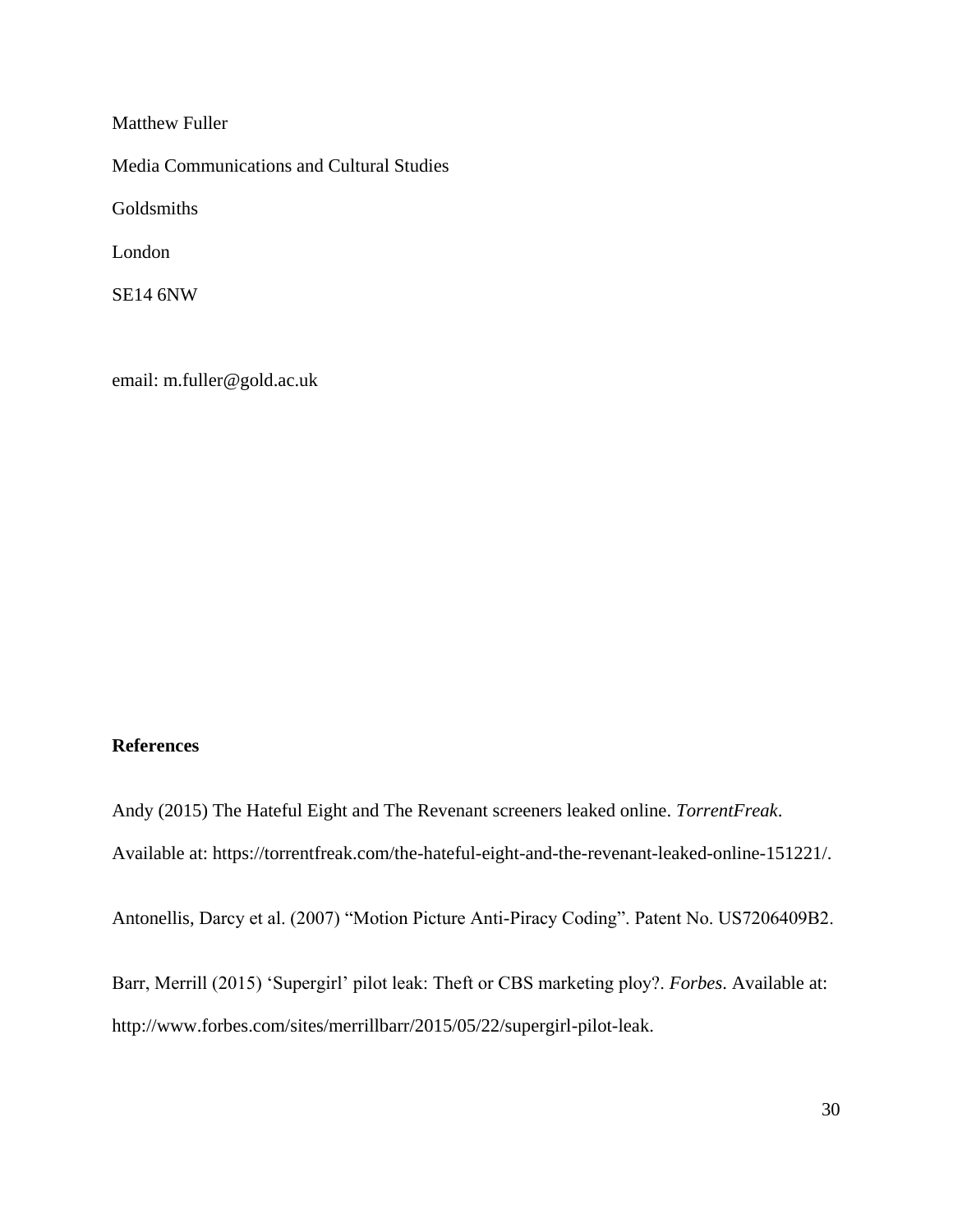Belloni, Matthew (2015) 'Hateful Eight' pirated screener traced back to top Hollywood executive. *The Hollywood Reporter*. Available at:

https://www.hollywoodreporter.com/news/hateful-eight-pirated-screener-traced-850899.

Benkler, Yochai (2016) Degrees of freedom, dimensions of power. *Daedalus* 145(1): 18–32.

Bergman, Steve (2005) 'DCI Spec & the Deluxe Motion Picture Content Value Chain'. Deluxe Presentation. International Broadcasting Convention. Available at:

http://www.edcf.net/edcf\_docs/IBC%202005%20Bergman%20Deluxe%20Presentation.pps.

Berners-Lee, Tim (2000) *Weaving the Web: The Original Design and Ultimate Destiny of the World Wide Web*. New York: Harper Business.

*Business Wire* (2004) Thomson provides studios assistance with security services on VHS and DVD screeners for 2003 ACADEMY AWARD season. *Business Wire*: February 16 2004. Available at: http://www.businesswire.com/news/home/20040216005143/en/Thomson-Studios-Assistance-Security-Services-VHS-DVD.

Byers, Simon et al. (2003) Analysis of security vulnerabilities in the movie production and distribution process. In: *DRM '03 — Proceedings of the 3rd ACM Workshop on Digital Rights Management*.

Chor, Benny et al. (1994) Tracing traitors. In: Desmedt, Yvo G. (ed) *Advances in Cryptology — CRYPTO '94: 14th Annual International Cryptology Conference, Santa Barbara, California, USA, August 21-25, 1994. Proceedings*. Berlin: Springer-Verlag.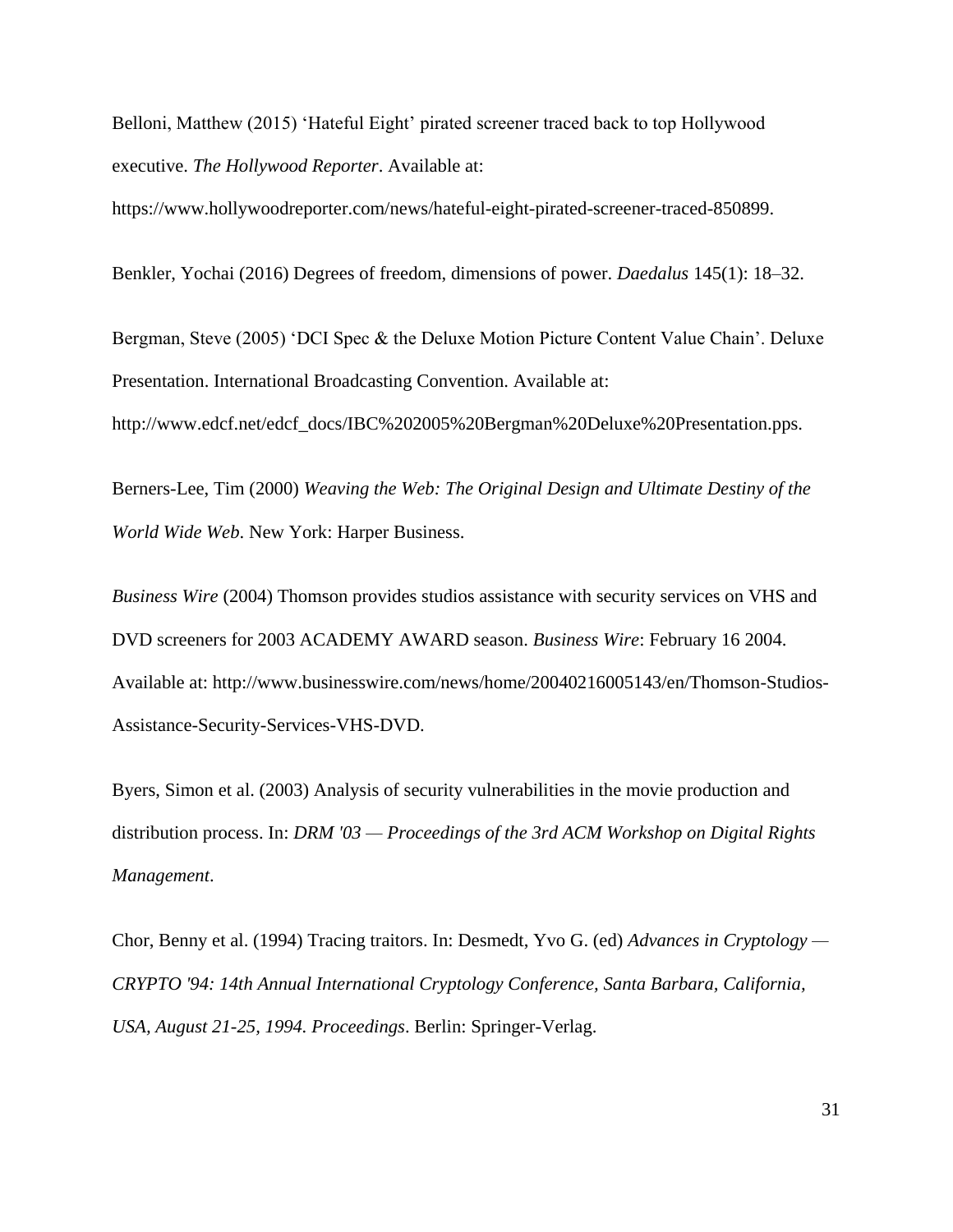Committee on National Security Systems (2006) *National Information Assurance (IA) Glossary*. CNSS Instruction No. 4009.

ContentArmor (2018) Company profile. *ContentArmor*. Available at: https://contentarmor.net/company-profile/.

Cox, Ingemar J. et al. (2008) *Digital Watermarking and Steganography (Second Edition)*. Burlington: Elsevier.

Craig, Paul (2005) *Software Piracy Exposed*. Rockland: Syngress.

Cvejic, Nedeljko and Seppännen, Tapio (2008) *Digital Audio Watermarking Techniques and Technologies: Applications and Benchmarks*. Hershey: Information Science Reference.

Deer, Tova Rabinowitz (2016) *Exploring Typography (Second Edition)*. Boston: Cenage Learning.

Deluxe (2009) Us. *Deluxe Archive Solutions*. Available at:

http://www.ruscom.com/deluxe/us.html.

Deluxe (ca. 2013-2014) SecureCinema™ Digital Screener Platform. Presentation. Available at: https://wikileaks.org/sony/docs/05/docs/Anti-

Piracy/Screeners/Deluxe\_SecureCinema%20v2.pdf.

Deluxe (2014) Watermark recovery report: Fury | FRY007. Available at: https://wikileaks.org/sony/emails/emailid/201910#email\_raw.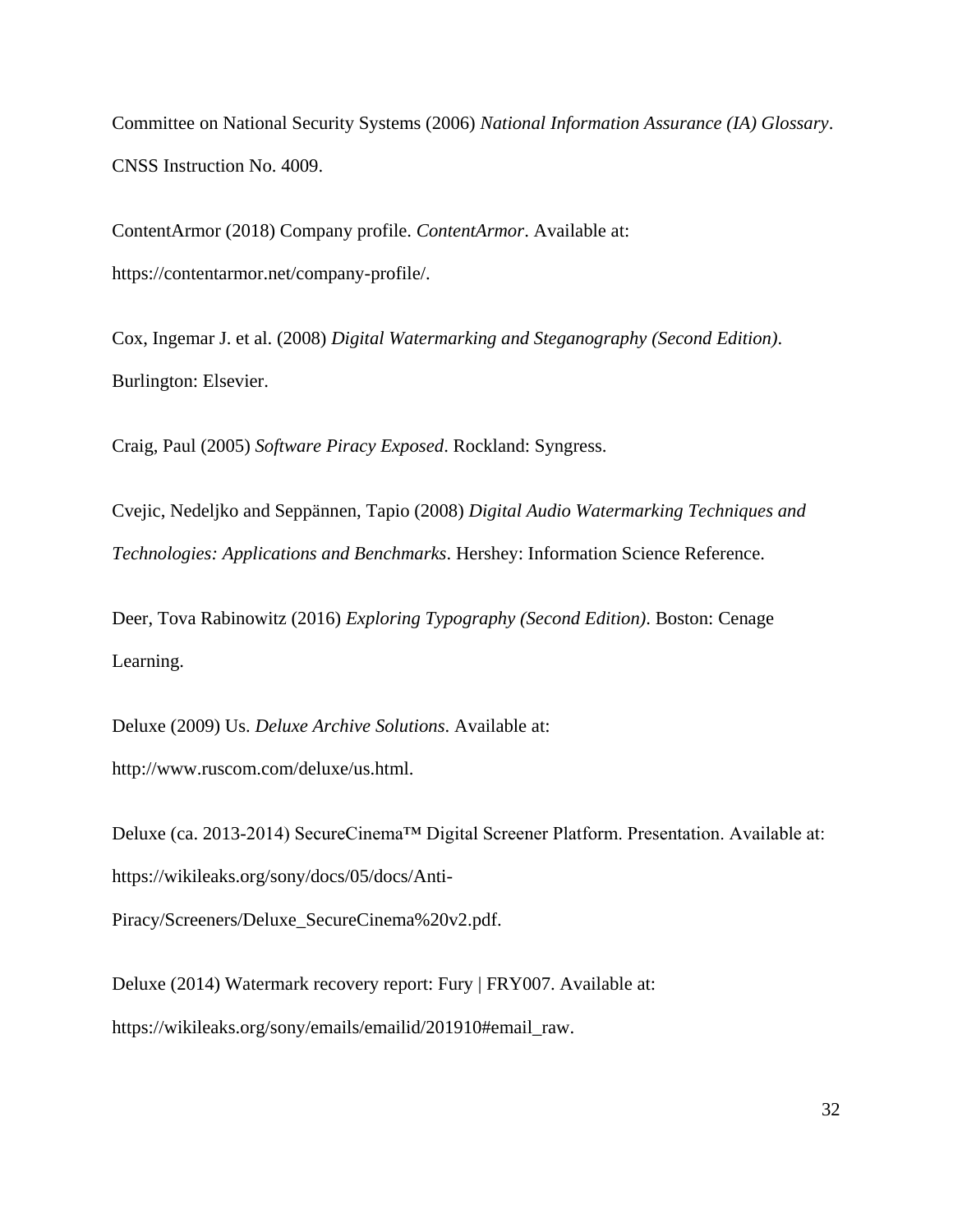Deluxe Entertainment (2015a) What we do. *byDeluxe*. Available at: http://www.bydeluxe.com/what-we-do.html.

Deluxe Entertainment (2015b) Asset management. *byDeluxe*. Available at: http://www.bydeluxe.com/what-we-do/asset-management/security-services-practices.html.

Deluxe Laboratories, Inc. (2008a) FCT data. *Trade-marks Journal* 55(2813): 128–129.

Deluxe Laboratories, Inc. (2008b) FCT sound. *Trade-marks Journal* 55(2813): 129.

Deluxe Laboratories, Inc. (2008c) FCT film. *Trade-marks Journal* 55(2813): 130.

Dewolde, Jeffrey H. (2006) "Program Encoding and Counterfeit Tracking System and Method". Patent No. US20060015464 A1.

Dewolde, Jeffrey H. (2015) "Program Encoding and Counterfeit Tracking System and Method". Patent No. USRE45406E.

Diehl, Eric (2012) *Securing Digital Video: Techniques for DRM and Content Protection*. Berlin: Springer-Verlag.

Doctorow, Cory (2007) Warner TV person: I deliberately leaked our pilot episode. *Boing Boing*. Available at: https://boingboing.net/2007/08/03/warner-tv-person-i-d.html.

Doctorow, Cory et al. (2005) Digital rights management: A failure in the developed world, a danger to the developing world. *International Telecommunications Union, ITU-R Working Party*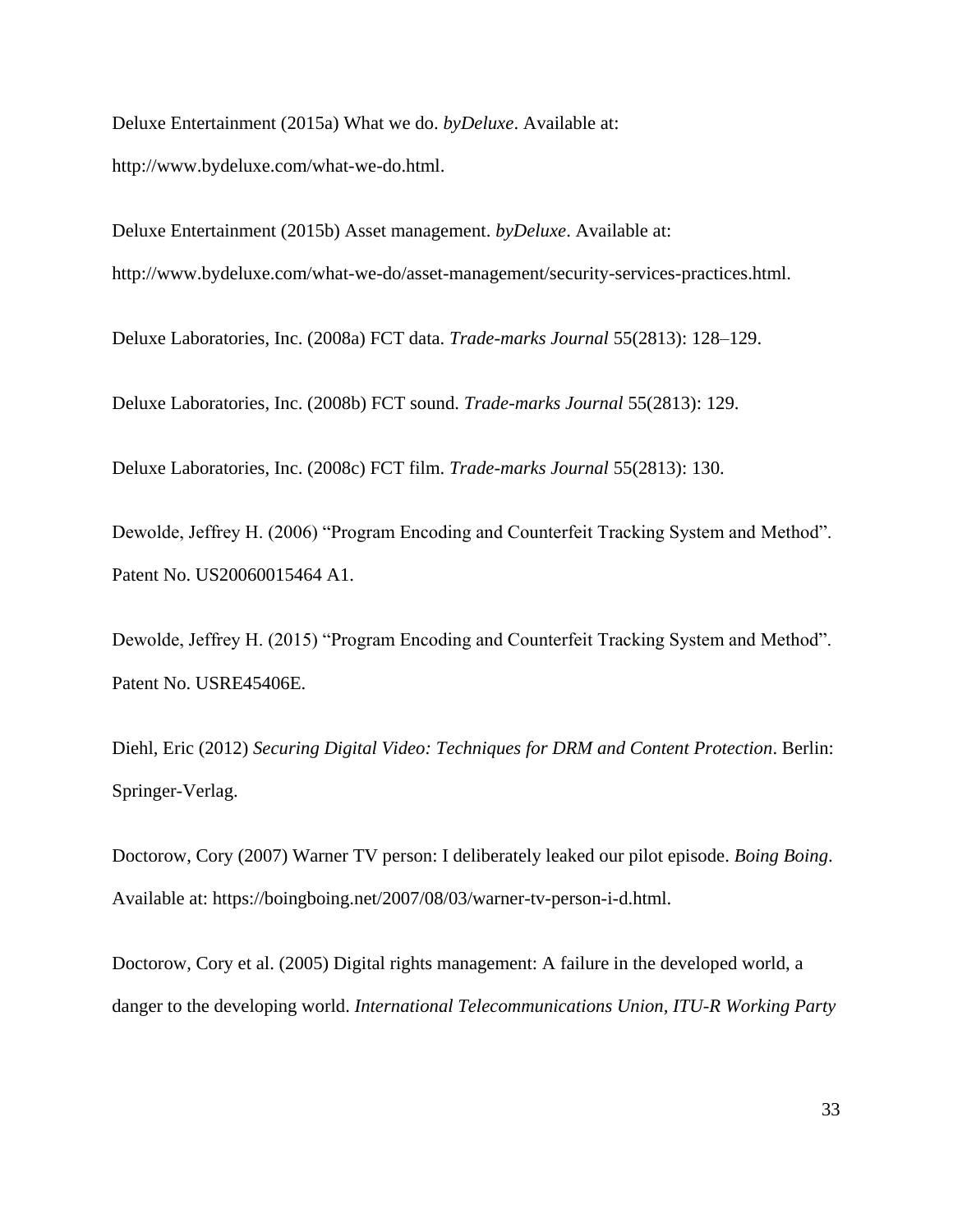*6M Report on Content Protection Technologies*. Available at: https://w2.eff.org/IP/DRM/drm\_paper.pdf.

Duffield, David Jay et al. (2006) "Theater Identification System Utilizing Identifiers Projected onto a Screen". Patent No. US20060262280A1.

Filmlab (n.d.) Piracy control. *Filmlab*. Available at: http://www.filmlabindia.com/services/security/.

Fleming, Mike Jr. (2011) Pirated 'Super 8' print points back to Howard Stern Show. *Deadline*. Available at: https://deadline.com/2011/08/pirated-super-8-print-points-back-to-howard-sternshow-154608/.

Fleming, Mike Jr. (2014) Quentin Tarantino shelves 'The Hateful Eight' after betrayal results in script leak. *Deadline*. Available at: https://deadline.com/2014/01/quentin-tarantino-hateful-eightleak-novel-669066/.

Ford, James et al. (1999) Classification and characterization of digital watermarks for multimedia data. In: Furht, Borko (ed) *Handbook of Multimedia Computing*. New York: CRC Press.

Forensic Architecture (eds) *Forensis: The Architecture of Public Truth*. Berlin: Sternberg Press.

Fuller, Matthew and Goffey, Andrew (2013) *Evil Media*. Cambridge: The MIT Press.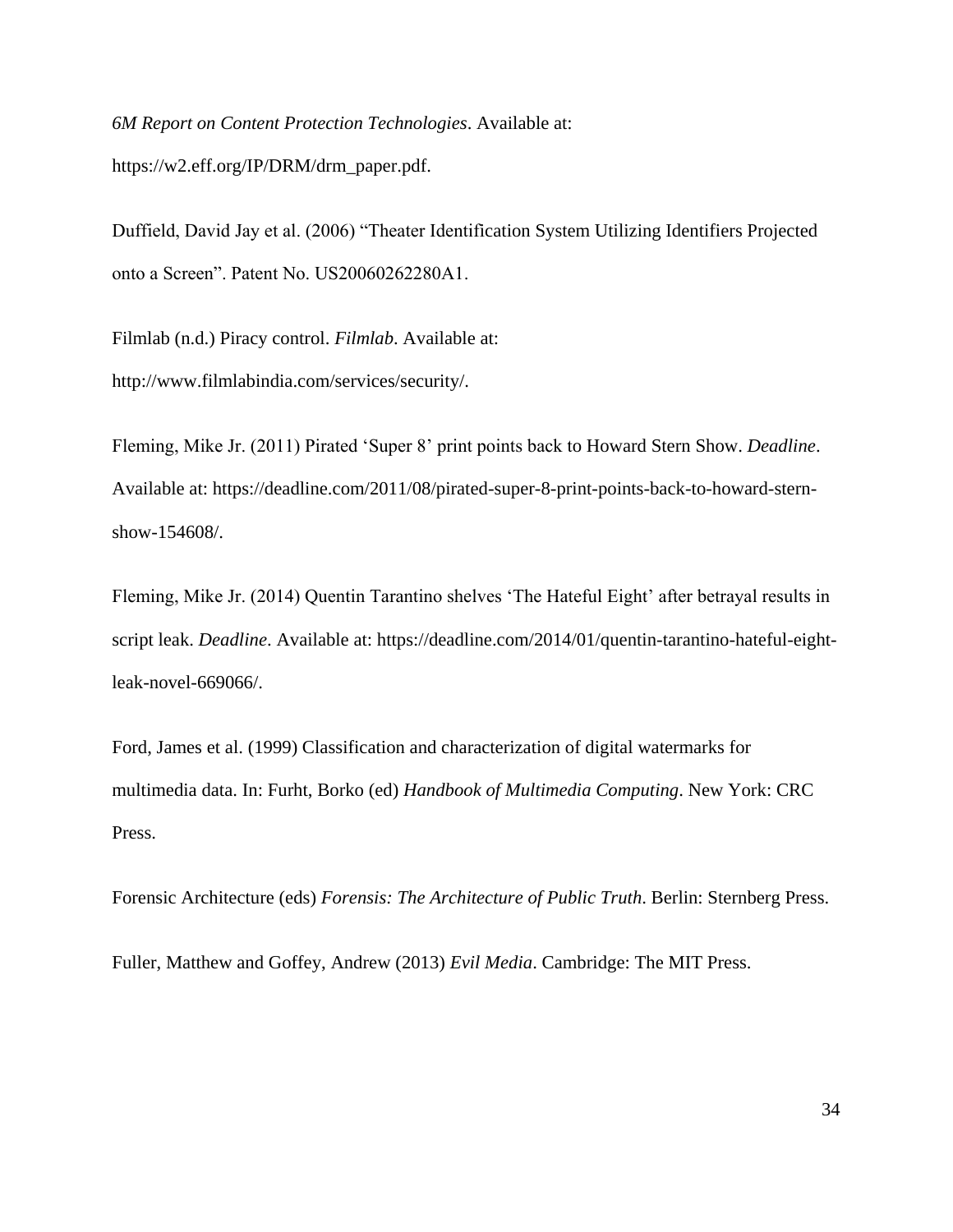Fuller, Matthew and Goffey, Andrew (2014) The unknown objects of object-orientation. In Harvey, Penny et al. (eds) *Objects and Materials: A Routledge Companion*. London: Routledge.

Gardner, Eriq (2014) Oscars host Ellen DeGeneres linked to leaked 'Walter Mitty' screener. *The Hollywood Reporter*. Available at: https://www.hollywoodreporter.com/thr-esq/oscars-hostellen-degeneres-linked-669909.

*Google News* (2015) "Hateful Eight screener link" search query. Available at: https://www.google.com/search?safe=off&tbm=nws&q=hateful+eight+screener+leak (accessed 28 December 2015).

Greenwald, Glenn (2015) *No Place to Hide: Edward Snowden, the NSA and the Surveillance State*. London: Penguin.

Grossman, David G. (2004) Screening the screeners. *IDEA - The Journal of Law and Technology* 45(3): 361–382.

Guttman, Dick (2015) *Starflacker: Inside the Golden Age of Hollywood*. Beverly Hills: R. Guttman Associates.

Hayles, Katherine N. (1999) *How We Became Posthuman: Virtual Bodies in Cybernetics, Literature, and Informatics*. Chicago: University of Chicago Press.

He, Xing (2012) *Signal Processing, Perceptual Coding and Watermarking of Digital Audio: Advanced Technologies and Models*. Hershey: Information Science Reference.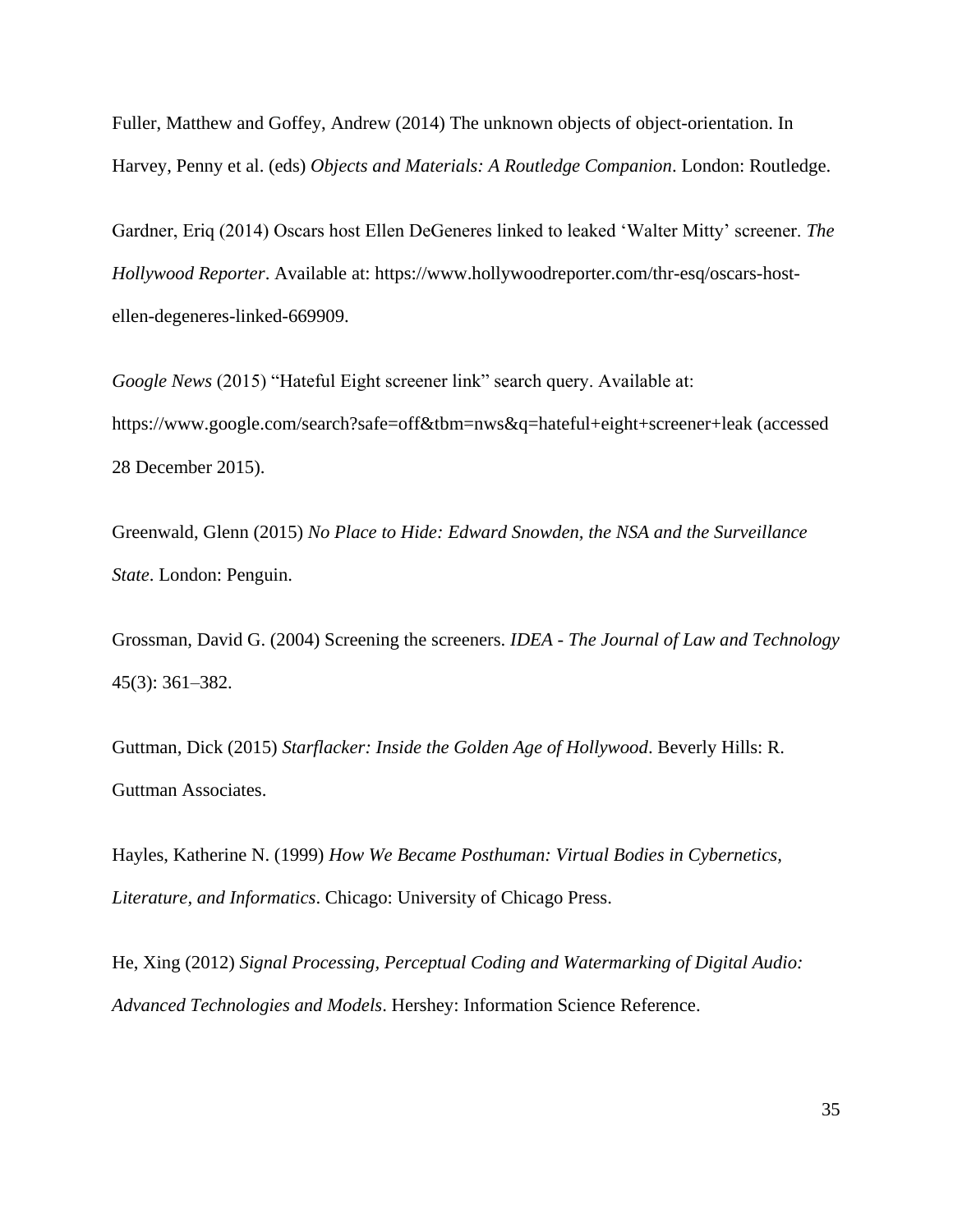Hive-CM8 (2015a) The.Hateful.Eight.2015.DVDScr.XVID.AC3.HQ.Hive-CM8.nfo.

Hive-CM8 (2015b) The.Hateful.Eight.2015.DVDScr.XVID.AC3.HQ.Hive-CM8.avi.

Hive-CM8 (2015c) The.Big.Short.2015.DVDScr.XVID.AC3.HQ.Hive-CM8.nfo.

Holley, James O. et al. (2010) Electronic discovery. In: Casey, Eoghan (ed) *Handbook of Digital Forensics and Investigation*. London: Elsevier.

Irdeto (2018) About us. *Irdeto*. Available at: https://irdeto.com/about-us/about-us.html.

Jaquez, Sean (2014) "FW: UPDATED NEW SOURCE WATERMARK RECOVERY: Fury #FRY007 | no rls group | Cam". Email. Available at: https://wikileaks.org/sony/emails/emailid/201910.

Keegan, Terence (2005) The code expands - Deluxe broadens watermark use beyond awards screeners. *Variety* 398(4): B6.

Keenan, Thomas and Weizman, Eyal (2012) *Mengele's Skull: The Advent of a Forensic Aesthetics*. Berlin: Sternberg Press.

Khatchatourian, Maane (2015) "'Revenant,' 'Hateful Eight' screeners leak to huge piracy before theatrical release. *Variety*. Available at: https://variety.com/2015/film/news/hateful-eightrevenant-leak-watch-online-1201666010/.

Kilday, Gregg (2016) The other truth about Academy membership. *The Hollywood Reporter*  02.19.16: 40.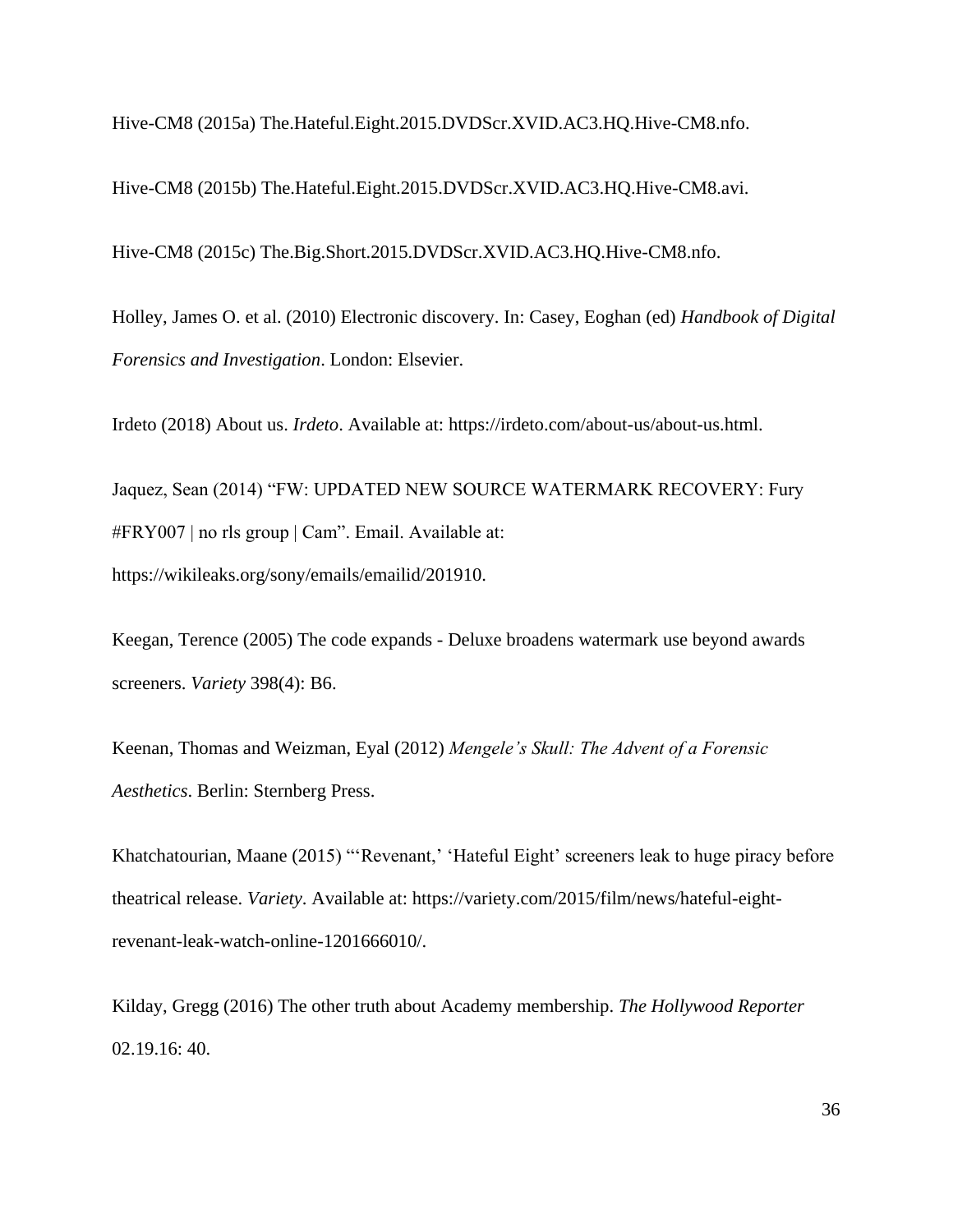Kirschenbaum, Matthew (2008) *Mechanisms: New Media and the Forensic Imagination*. Cambridge: MIT Press.

Kopytoff, Igor (1986) The cultural biography of things: Commoditization as process. In: Appadurai, Arjun (ed) *The Social Life of Things: Commodities in Cultural Perspective*. Cambridge: Cambridge University Press.

Kroon, Richard W. (2010) *A/V A to Z: An Encyclopedic Dictionary of Media, Entertainment and Other Audiovisual Terms*. Jefferson: McFarland & Company.

Lash, Scott and Lury, Celia (2007) *Global Culture Industry: The Mediation of Things*. Cambridge: Polity.

Liu, K. J. Ray et al. (2005) *Multimedia Fingerprinting Forensics for Traitor Tracing*. New York: Hindawi Publishing Corporation.

Maigret, Nicolas and Roszkowska, Maria (eds) (2015) *The Pirate Book*. Ljubljana: Aksioma - Institute for Contemporary Art.

MarkAny (2018) About us. *MarkAny*. Available at: http://www.markany.com/eng/markanycompany/.

*Medien Patent Verwaltung AG v. Warner Bros. Entertainment, Inc., Technicolor Inc., and Deluxe Entertainment Services Group, Inc.* (2010) Case No. 10 Civ.IV 4119. Complaint and Demand for Jury Trial.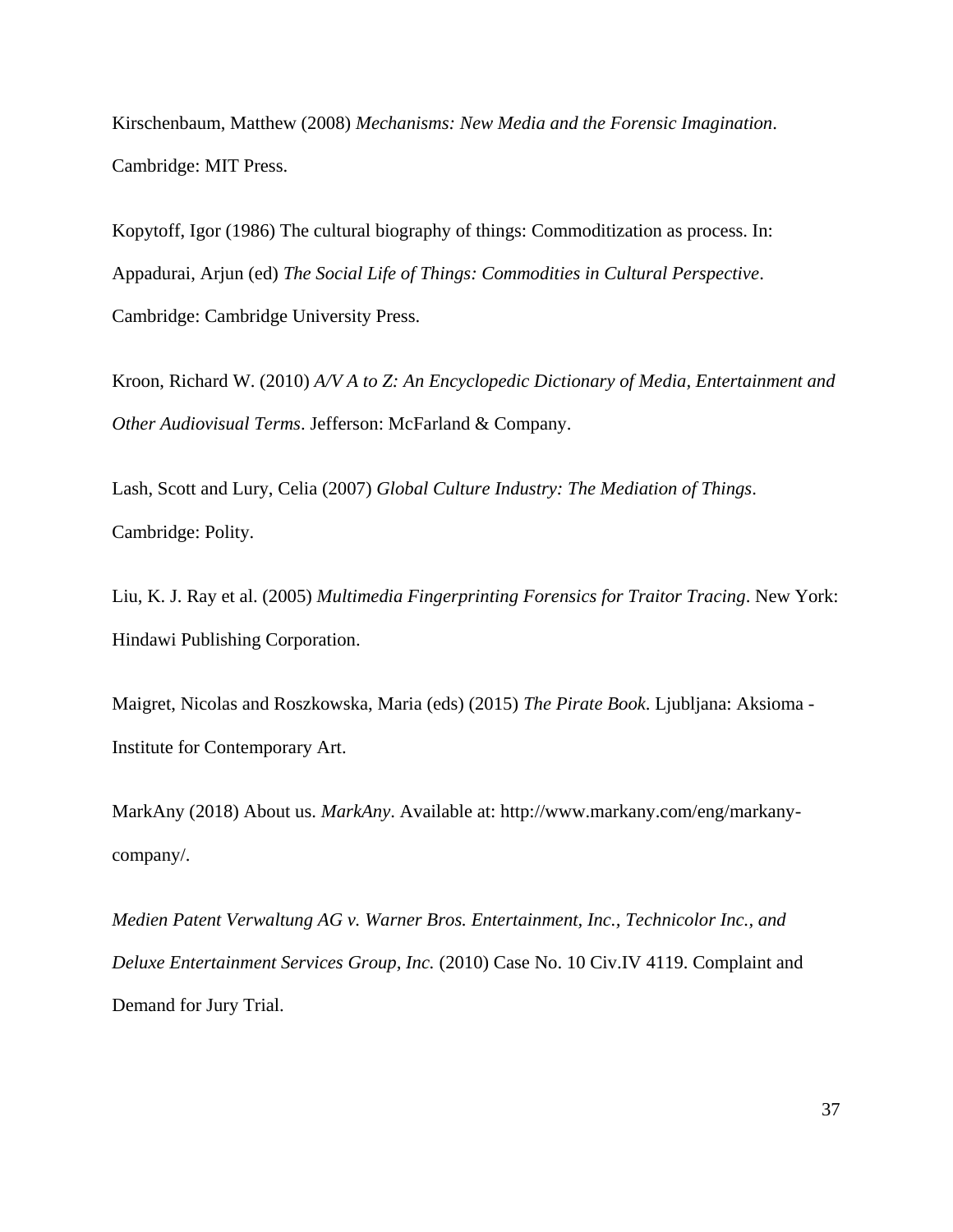*Medien Patent Verwaltung AG v. Warner Bros. Entertainment, Inc., Technicolor Inc., and Deluxe Entertainment Services Group, Inc.* (2012a) Case No. 10 Civ. 4119 (CM). Memorandum of Law.

*Medien Patent Verwaltung AG v. Warner Bros. Entertainment, Inc., Technicolor Inc., and Deluxe Entertainment Services Group, Inc.* (2012b) Case No. 10 Civ. 4119 (CM)(GWG). Reply Memorandum.

*Medien Patent Verwaltung AG v. Warner Bros. Entertainment, Inc., Technicolor Inc., and Deluxe Entertainment Services Group, Inc.* (2014) Case No. 10 Civ. 4119 (CM)(GWG). Decision and Order.

Metahaven (2016) *Black Transparency: The Right to Know in an Age of Mass Surveillance*. Berlin: Sternberg Press.

Mossman, Colin F. and Wary, Joseph C. (2008) "System and Method for Audio Encoding and Counterfeit Tracking a Motion Picture". Patent No. US7394519 B1.

Munoz, Lorenza and Healey, Jon (2004) Actor must pay studios for sharing film copies. *Los Angeles Times*. Available at: http://articles.latimes.com/2004/nov/24/business/fi-screener24.

NexGuard (2018) Who we are. *NexGuard*. Available at: http://www.nexguard.com/company/.

Nietzsche, Friedrich (2015) *Anti-Education: On the Future of Our Educational Institutions*. Translated by Searls, Damion. New York: New York Review Books.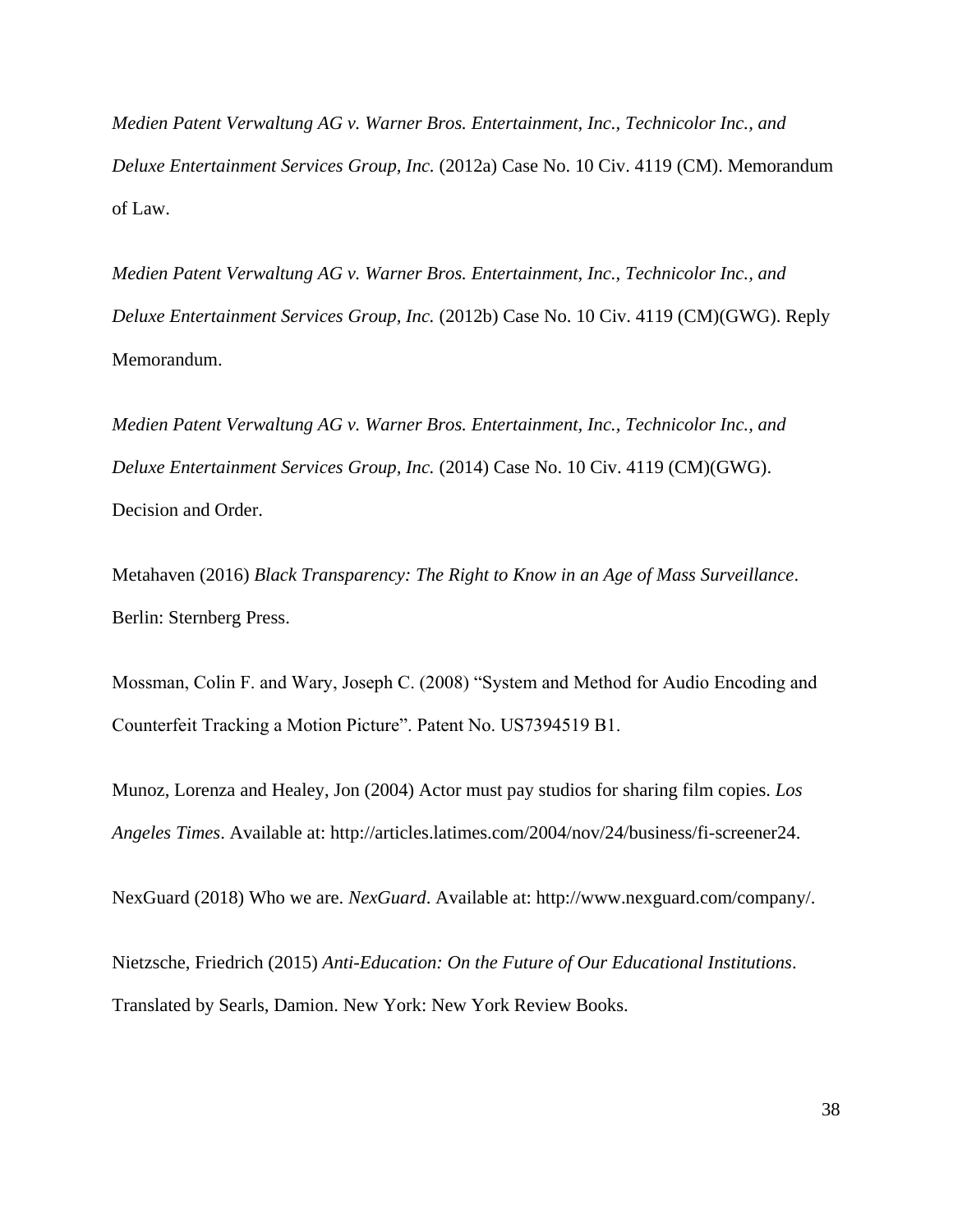O'Dell, Steven (2014) "Re: URGENT -Need your immediate action: NEW AUDIO SOURCE WATERMARK RECOVERY: RoboCop #RCP001 | no rls group | Audio only". Email. Available at: https://wikileaks.org/sony/emails/emailid/186024.

Pfitzmann, Andreas and Köhntopp, Marit (2001) Anonymity, unobservability, and pseudonymity—a proposal for terminology. In: Federrath, Hannes (ed) *Designing Privacy Enhancing Technologies (Lecture Notes in Computer Science 2009)*. Berlin: Springer-Verlag.

Risk Based Security (2014) A breakdown and analysis of the December, 2014 Sony hack, 2014. *Risk Based Security*. Available at: https://www.riskbasedsecurity.com/2014/12/a-breakdownand-analysis-of-the-december-2014-sony-hack/.

Roddy, James E. et al. (2005) "Method and Apparatus for Watermarking Film". Patent No. US6882356B2.

Schuppli, Susan (2014) Can the sun lie. In: Forensic Architecture (eds) *Forensis: The Architecture of Public Truth*. Berlin: Sternberg Press.

Schuppli, Susan (forthcoming) *Material Witness: Forensic Media and the Production of Evidence*. Cambridge: MIT Press.

Solmon, Vicki (2014) "FW: UPDATED NEW SOURCE REPORT: The Amazing Spider-Man 2 #TAS026 | BOT | Cam". Email. Available at: https://wikileaks.org/sony/emails/emailid/193543.

Sundaram, Ravi (2015) Publicity, transparency and the circulation engine: The media sting in India. *Current Anthropology* 56(S12): S297–S305.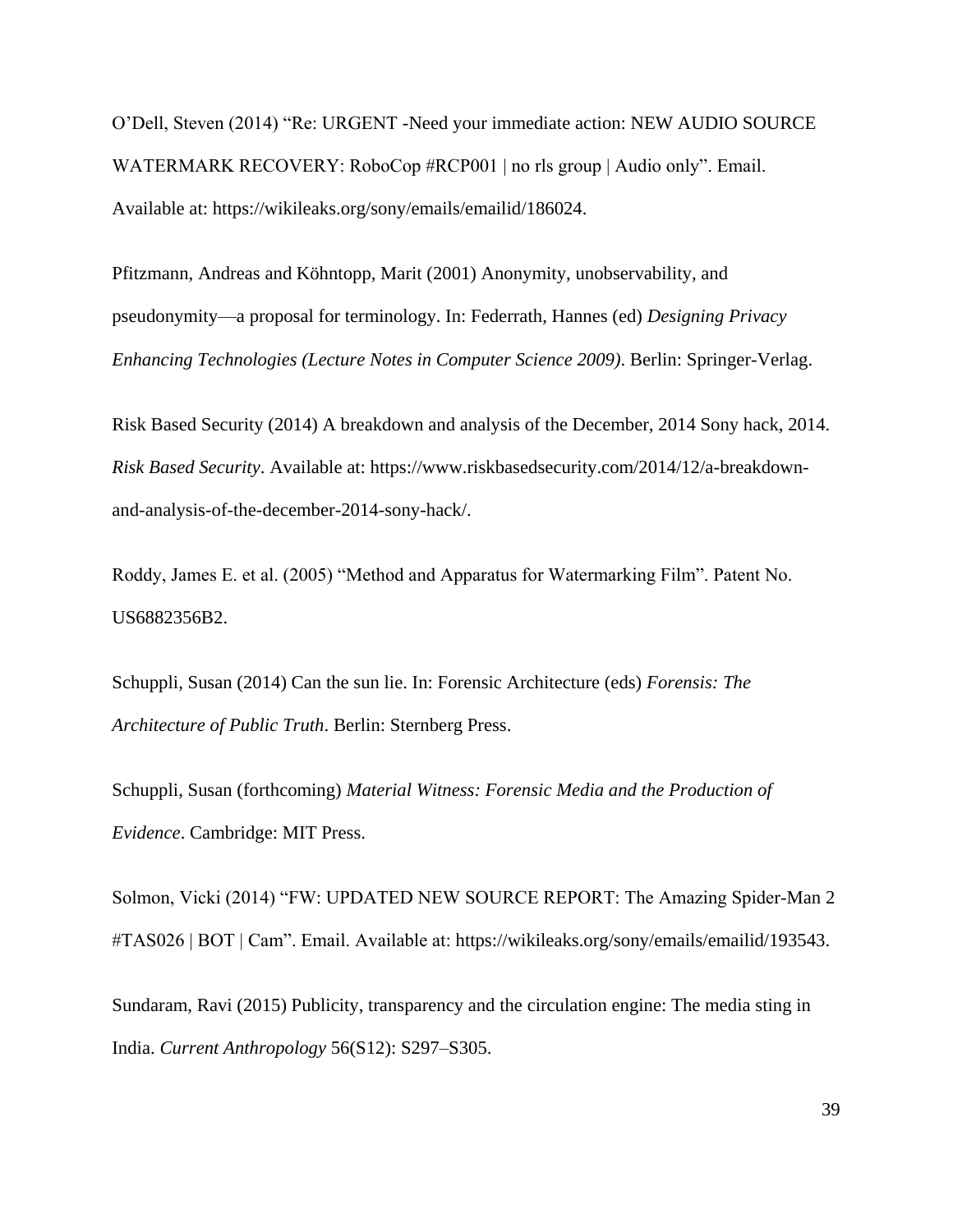Trevathan, Jarrod and Ghodosi, Hossein (2003) Overview of traitor tracing schemes. In: *Communications of CCISA, Selected Topics of Cryptography and Information Security 9.4*.

*United States v. Russell Sprague* (2004) Bryan D. DuChene Affidavit.

Valenti, Jack (2003) Film studios announce end to award screeners: Measure taken to combat piracy". *MPAA*. Press Release, September 30 2003. Available at: https://web.archive.org/web/20031003062927/http://www.mpaa.org/jack/2003/2003\_09\_30a.ht m.

Vee, Annette and Brown, James Jr. (eds) (2016) *Computational Culture* (5): *Rhetoric and Computation*. Available at: http://computationalculture.net/index-issue-five/.

Verimatrix (2018) About us. *Verimatrix*. Available at: https://www.verimatrix.com/.

Vizireanu, Ion et al. (2012) "System and Method for Analyzing and Marking Film". Patent No. US8090145B2.

Wagner, Neal R. (1983) Fingerprinting. In: *Proceedings of the 1983 IEEE Symposium on Security and Privacy*.

*Warner Bros. Entertainment Inc. v. Innovative Artists Talent and Literary Agency Inc. et al.* (2016) Case No. 2:16-cv-07902. Complaint for Copyright Infringement and Violation of Digital Millennium Copyright Act, Demand for Jury Trial.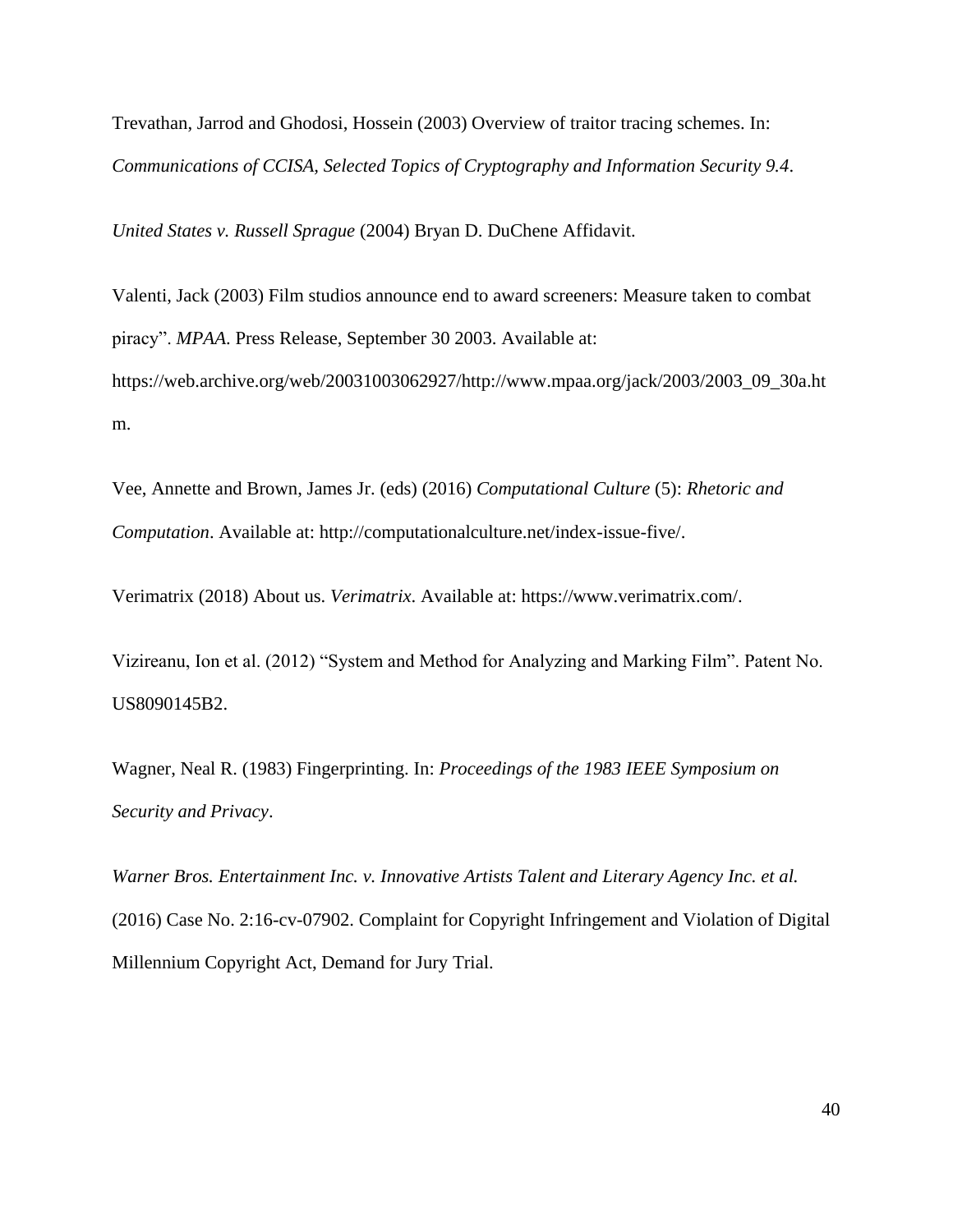Warren-Myers, Fletcher et al. (2015) An industry-scale mass marking technique for tracing farmed fish escapees. *PLoS ONE* 10(3): e0118594.

Washington, Arlene (2016) Piracy group behind 'Hateful Eight' leak releases apology. *The Hollywood Reporter*. Available at: http://www.hollywoodreporter.com/news/piracy-groupbehind-hateful-eight-851761/.

Weizman, Eyal (2014) Introduction: Forensis. In: Forensic Architecture (eds) *Forensis: The Architecture of Public Truth*. Berlin: Sternberg Press.

Weizman, Eyal (2015) Presentation of *'Black Friday': Carnage in Rafah during 2014 Israel/Gaza Conflict*. London: Centre for Research Architecture, Goldsmiths.

Weizman, Eyal and Sheikh, Fazal (2015) *The Conflict Shoreline: Colonization as Climate Change in the Negev Desert*. Brooklyn: Steidl/Cabinet.

 $\overline{a}$ 

<sup>i</sup> For a development of this discussion, see a special issue of *Computational Culture* edited by Annette Vee and James Brown Jr. devoted to Computational Rhetoric. (2016).

 $\ddot{H}$  E.g. "Farmed fish escape and enter the environment with subsequent effects on wild populations. Reducing escapes requires the ability to trace individuals back to the point of escape, so that escape causes can be identified and technical standards improved. Here, we tested if stable isotope otolith fingerprint marks delivered during routine vaccination could be an accurate, feasible and cost effective marking method" (Warren-Myers et al., 2015: e0118594).

iii 'Fingerprints' are here understood to be "characteristics of an object that tend to distinguish it from other similar objects" (Wagner, 1983: 18), with the notion of human fingerprints thus being extrapolated to all manner objects;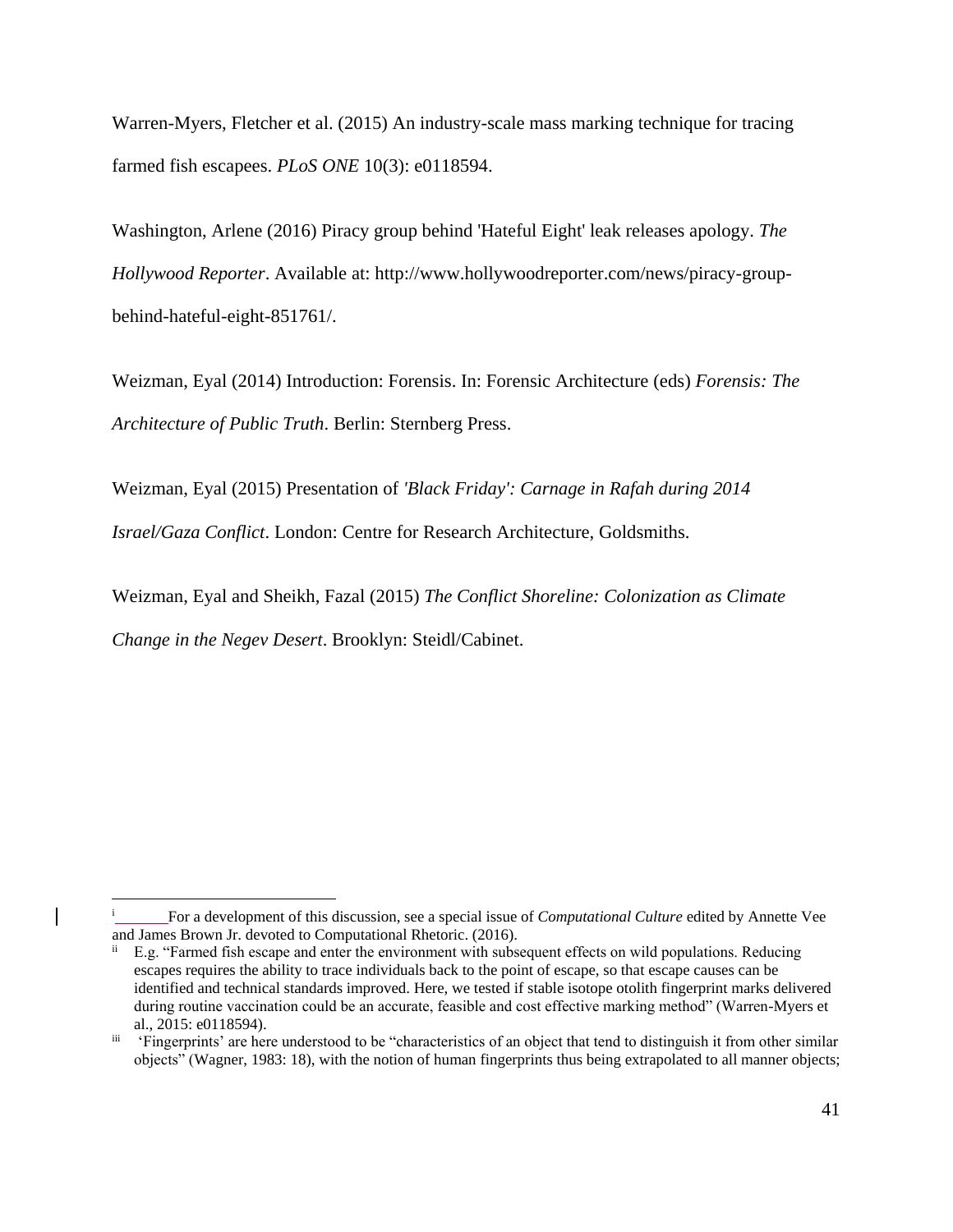however, the associated term 'fingerprinting' is not merely a similar extrapolation: in the specific forensic vernacular, 'fingerprinting' does not here refer exclusively to the taking of a fingerprint, but may also refer to the *addition* thereof. In other words, if an object is fingerprinted, it may either already possess a fingerprint which would then be subsequently recorded, or notably it may also mean that the act of fingerprinting has added a fingerprint to said object so as to facilitate its identification (Wagner, 1983: 18).

 $\overline{a}$ 

- <sup>iv</sup> The qualifier of the upload taking place without authorization of the legally-delineated content controllers is essential, as content controllers have at times intentionally leaked content (or directly facilitated the leaking thereof) as part of a promotional effort for the given product (see, e.g. Doctorow, 2007), and at other times been suspected thereof (see, e.g. Barr, 2015).
- <sup>v</sup> E.g. dynamic traitor tracing schemes assign different keys over time, as opposed to static systems which may associate the same key with a given potential traitor throughout the dispersal of various contents thereto (for exhibitory discussions of the various available traitor tracing permutations, see Trevathan and Ghodosi, 2003: 51-63; Liu et al., 2005).
- <sup>vi</sup> "We developed a data set of 312 popular movies and located one or more samples of 183 of these movies on file sharing networks, for a total of 285 movie samples. 77% of these samples appear to have been leaked by industry insiders" (Byers et al., 2003: 1).
- <sup>vii</sup> The content in question was originally uploaded at 2015-12-20 06:31:28 (GMT) on \*\*\*, though news sources did not report on it until at least the following day (see, e.g. Andy, 2015).
- viii The original *THR* story (Belloni, 2015), much like the leaked content in question (Khatchatourian, 2015), has since its original publication been widely disseminated (*Google News*, 2015); thus the wide-scale propagation of the actual content is mirrored by the similarly wide-scale propagation of news of the potential identification of the content source, indicating dual interests of both content procurement and in the knowledge of where the leak originated from.
- $i<sup>x</sup>$  A release is here understood as the pirated content in question and any peripheral associated content (e.g. NFO and sample files); though aside from the quantitative constituent components, a "release is to a cracker what a canvas is to an artist (i.e., an expression of self and a transformation of time into a tangible product) […] Pirates take each release very seriously; it is more than just a release to them, it is an art form" (Craig, 2005: 95-96).
- The particular release name here deviates from the norm by including the non-standard, albeit not entirely unused, 'HQ' denotation, as well as including both the individual pirate's handle as well as the affiliated group (or in this case, torrent tracker) (cf. the more standardized standard, albeit once again not sole, practice of only including a singular attribution tag denoting either a single group, individual, or affiliated filesharing site).
- An NFO (information) file is an accompanying text (utilizing ASCII/ANSI standards) document typically included in a release which contains supplementary information about a release not denoted in the release name (Craig, 2005: 96).
- Cf. the case of *Agrippa*, an artwork designed to become unreadable after a single viewing (for discussion, see Kirschenbaum, 2008: 213-248).
- xiii In deploying the nomenclature of unobservability and unlinkability, we are here drawing upon terminology finetuned by Pfitzmann and Köhntopp (2001: 1-9).
- $x<sub>iv</sub>$  As the full DVD has not actually appeared publicly, this statement in turn may mean that the FBI or its affiliates have access to an internal group File Transport Protocol (FTP) site which was used to store the full DVDR, or it may instead mean that the article is referring to the Hive-CM8 AVI file, which was sourced from the DVD.
- xv Other companies in the area are outfits such as ContentArmor (2018) and NexGuard (2018) (see also: Irdeto, 2018; MarkAny, 2018; Verimatrix, 2018)
- <sup>xvi</sup> Given that the presentation references case studies from 2013 (Deluxe, ca. 2013-2014: 14), and that the Sony leak initiated in November 2014 (Risk Based Security, 2014), the presentation materials can thus be dated to be between 2013-2014 despite not having an official date (file metadata timestamp data is not present in the PDF document). As the presentation was part of the large dump of internal Sony files (Risk Based Security, 2014), it stands to reason that the presentation may have been intended for Sony officials.
- xvii As, e.g. would be the case with the insertion of microdots into film frames, as is a common visual film watermarking practice (see, e.g. Antonellis et al., 2007; Duffield et al., 2006; Roddy et al., 2005; Vizireanu et al., 2012)